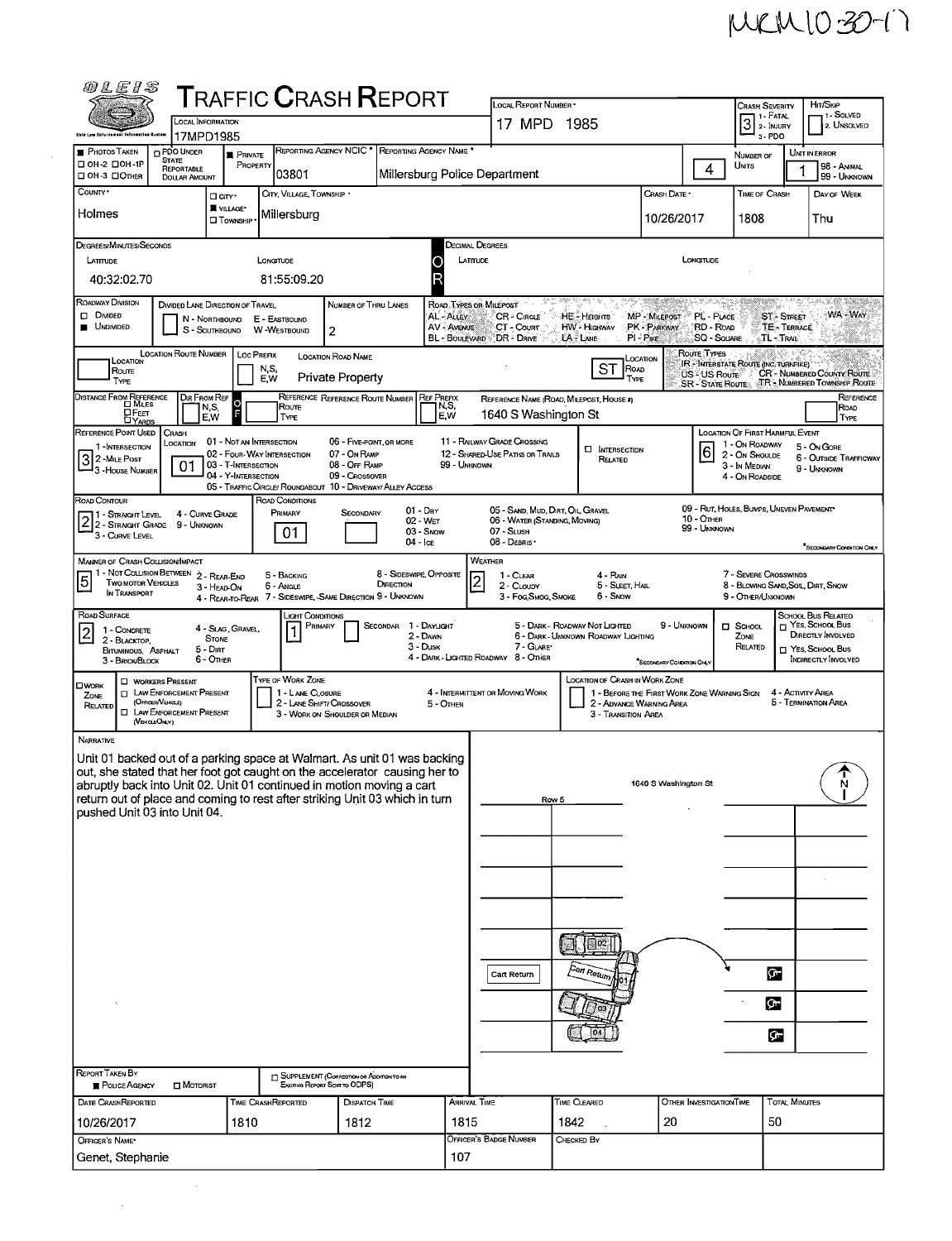|                                                                                                                                                                                  | Unit                                                                                                                                                                                                                                                                                                                                                                                                                      |                                                                                                                                                                                                                                                                                                                                                                                                       | LOCAL REPORT NUMBER                                                                                                                                                                                                                                                                                                                                                                                                                                                                                                                                                                                                                                                                                                                                                                 |                                                                                                                                                                                                                                                                |                                                                                                                                                            |                                                                                                                                                                   |  |  |
|----------------------------------------------------------------------------------------------------------------------------------------------------------------------------------|---------------------------------------------------------------------------------------------------------------------------------------------------------------------------------------------------------------------------------------------------------------------------------------------------------------------------------------------------------------------------------------------------------------------------|-------------------------------------------------------------------------------------------------------------------------------------------------------------------------------------------------------------------------------------------------------------------------------------------------------------------------------------------------------------------------------------------------------|-------------------------------------------------------------------------------------------------------------------------------------------------------------------------------------------------------------------------------------------------------------------------------------------------------------------------------------------------------------------------------------------------------------------------------------------------------------------------------------------------------------------------------------------------------------------------------------------------------------------------------------------------------------------------------------------------------------------------------------------------------------------------------------|----------------------------------------------------------------------------------------------------------------------------------------------------------------------------------------------------------------------------------------------------------------|------------------------------------------------------------------------------------------------------------------------------------------------------------|-------------------------------------------------------------------------------------------------------------------------------------------------------------------|--|--|
|                                                                                                                                                                                  |                                                                                                                                                                                                                                                                                                                                                                                                                           |                                                                                                                                                                                                                                                                                                                                                                                                       |                                                                                                                                                                                                                                                                                                                                                                                                                                                                                                                                                                                                                                                                                                                                                                                     |                                                                                                                                                                                                                                                                | 17 MPD 1985                                                                                                                                                |                                                                                                                                                                   |  |  |
| <b>UNIT NUMBER</b>                                                                                                                                                               | OWNER NAME: LAST, FIRST, MIDDLE ( C SAME AS DRIVER )<br>Savre, Lisa, A                                                                                                                                                                                                                                                                                                                                                    |                                                                                                                                                                                                                                                                                                                                                                                                       |                                                                                                                                                                                                                                                                                                                                                                                                                                                                                                                                                                                                                                                                                                                                                                                     | <b>OWNER PHONE NUMBER</b><br>330-674-1340                                                                                                                                                                                                                      | DAMAGE SCALE<br> 3                                                                                                                                         | DAMAGE AREA<br>FRONT<br>п                                                                                                                                         |  |  |
| OWNER ADDRESS: CITY, STATE, ZIP                                                                                                                                                  | <b>SAME AS DRIVER</b> )                                                                                                                                                                                                                                                                                                                                                                                                   |                                                                                                                                                                                                                                                                                                                                                                                                       |                                                                                                                                                                                                                                                                                                                                                                                                                                                                                                                                                                                                                                                                                                                                                                                     |                                                                                                                                                                                                                                                                | 1 - None                                                                                                                                                   | 'n                                                                                                                                                                |  |  |
|                                                                                                                                                                                  | 607 E Jackson St, Millersburg, OH, 44654                                                                                                                                                                                                                                                                                                                                                                                  |                                                                                                                                                                                                                                                                                                                                                                                                       |                                                                                                                                                                                                                                                                                                                                                                                                                                                                                                                                                                                                                                                                                                                                                                                     |                                                                                                                                                                                                                                                                | 2 - Minon                                                                                                                                                  |                                                                                                                                                                   |  |  |
| LP STATE LICENSE PLATE NUMBER                                                                                                                                                    |                                                                                                                                                                                                                                                                                                                                                                                                                           | <b>VEHICLE IDENTIFICATION NUMBER</b>                                                                                                                                                                                                                                                                                                                                                                  |                                                                                                                                                                                                                                                                                                                                                                                                                                                                                                                                                                                                                                                                                                                                                                                     | # Occupants                                                                                                                                                                                                                                                    |                                                                                                                                                            |                                                                                                                                                                   |  |  |
| ΟН<br>GIB4724                                                                                                                                                                    |                                                                                                                                                                                                                                                                                                                                                                                                                           | 1G1ZT62895F274265                                                                                                                                                                                                                                                                                                                                                                                     |                                                                                                                                                                                                                                                                                                                                                                                                                                                                                                                                                                                                                                                                                                                                                                                     | 2                                                                                                                                                                                                                                                              | 3 - FUNCTIONAL                                                                                                                                             | O.<br>□                                                                                                                                                           |  |  |
| <b>VEHICLE YEAR</b><br>2005                                                                                                                                                      | <b>VEHICLE MAKE</b><br>Chevrolet                                                                                                                                                                                                                                                                                                                                                                                          | <b>VEHICLE MODEL</b><br>Malibu                                                                                                                                                                                                                                                                                                                                                                        |                                                                                                                                                                                                                                                                                                                                                                                                                                                                                                                                                                                                                                                                                                                                                                                     | <b>VEHICLE COLOR</b><br>GRY                                                                                                                                                                                                                                    | 4 - DISABLING                                                                                                                                              |                                                                                                                                                                   |  |  |
| Proof of                                                                                                                                                                         | INSURANCE COMPANY                                                                                                                                                                                                                                                                                                                                                                                                         | POLICY NUMBER                                                                                                                                                                                                                                                                                                                                                                                         | Towed By                                                                                                                                                                                                                                                                                                                                                                                                                                                                                                                                                                                                                                                                                                                                                                            |                                                                                                                                                                                                                                                                |                                                                                                                                                            | α<br>Έ                                                                                                                                                            |  |  |
| <b>INSURANCE</b><br><b>SHOWN</b>                                                                                                                                                 | Hummel Group                                                                                                                                                                                                                                                                                                                                                                                                              | WNP7109336                                                                                                                                                                                                                                                                                                                                                                                            |                                                                                                                                                                                                                                                                                                                                                                                                                                                                                                                                                                                                                                                                                                                                                                                     |                                                                                                                                                                                                                                                                | 9 - UNKNOWN                                                                                                                                                |                                                                                                                                                                   |  |  |
| CARRIER NAME, ADDRESS, CITY, STATE, ZIP                                                                                                                                          |                                                                                                                                                                                                                                                                                                                                                                                                                           |                                                                                                                                                                                                                                                                                                                                                                                                       |                                                                                                                                                                                                                                                                                                                                                                                                                                                                                                                                                                                                                                                                                                                                                                                     |                                                                                                                                                                                                                                                                |                                                                                                                                                            | CARRIER PHONE                                                                                                                                                     |  |  |
| US DOT<br>HM Placard ID NO.                                                                                                                                                      | VEHICLE WEIGHT GVWR/GCWR<br>1 - LESS THAN OR EQUAL TO 10K LBS<br>2 - 10,001 to 26,000k LBS<br>3 - MORE THAN 26,000K LBS.<br><b>HAZARDOUS MATERIAL</b>                                                                                                                                                                                                                                                                     | Cargo Body Type<br>01 - No CARGO BODY TYPE/NOT APPLICABL 09 - POLE<br>01<br>02 - Bus/ Van (9-15 Seats, Inc Driver)<br>03 - Bus (16+ Seats, Inc Driver)<br>04 - VEHICLE TOWING ANOTHER VEHICLE<br>05 - Logging<br>06 - INTERMODAL CONTAINER CHASIS                                                                                                                                                     | 10 - Cargo Tank<br>11 - Flat Beo<br>12 - Dump<br>13 - CONCRETE MIXER<br>14 - AUTO TRANSPORTER                                                                                                                                                                                                                                                                                                                                                                                                                                                                                                                                                                                                                                                                                       | <b>TRAFFICWAY DESCRIPTION</b>                                                                                                                                                                                                                                  | 1 - Two-Way, Not Divided<br>2 - Twg Way, Not Divided, Continuous Left Turn Lane<br>4 - Two-Way, Divided. Positive Median Barrier<br>5 - ONE-WAY TRAFFICWAY | 3 - Two-WAY, DIVIDED, UNPROTECTED (PAINTED OR GRASS >4FT.) MEDIA                                                                                                  |  |  |
| <b>HM CLASS</b><br>NUMBER                                                                                                                                                        | $\Box$ Related                                                                                                                                                                                                                                                                                                                                                                                                            | 07 - CARGO VAN ENCLOSED BOX<br>08 - GRAIN, CHIPS, GRAVEL                                                                                                                                                                                                                                                                                                                                              | 15 - GARBAGE /REFUSE<br>99 - OTHER/UNKNOWN                                                                                                                                                                                                                                                                                                                                                                                                                                                                                                                                                                                                                                                                                                                                          | <b>I HIT / SKIP UNT</b>                                                                                                                                                                                                                                        |                                                                                                                                                            |                                                                                                                                                                   |  |  |
| NON-MOTORIST LOCATION PRIOR TO IMPACT<br>06 - BICYCLE LANE<br>08 - SIDEWALK<br>99 - OTHER/UNKNOWN                                                                                | TYPE OF USE<br>01 - INTERSECTION - MARKED CROSSWAL<br>02 - INTERSECTION - NO CROSSWALK<br>03 - INTERSECTION OTHER<br>1 - PERSONAL<br>04 - MIOBLOCK - MARKED CROSSWALK<br>2 - COMMERCIAL<br>05 - TRAVEL LANE - OTHER LOCATION<br>3 - GOVERNMENT<br>07 - Shoulder/Roadside<br>09 - MEDIAN/CROSSING ISLAND<br>IN EMERGENCY<br>10 - DRIVE WAY ACCESS<br>RESPONSE<br>11 - SHARED-USE PATH OR TRAIL<br>12 - NON-TRAFFICWAY AREA | UNIT TYPE<br>03<br>01 - Sub-COMPACT<br>02 - COMPACT<br>99 - UNKNOWN 03 - MID SIZE<br>OR HIT/SKIP<br>04 - Futt Size<br>05 - MINIVAN<br>07 - PICKUP<br>08 - VAN<br>09 - MOTORCYCLE                                                                                                                                                                                                                      | PASSENGER VEHICLES (LESS THAN 9 PASSENGERS MED/HEAVY TRUCKS OR COMBO UNITS > 10K LBS BUS/VAWLIMO(9 OR MORE INCLUDING DRIVER)<br>13 - SINGLE UNIT TRUCK OR VAN 2AXLE, 6 TIRES 21 - BUS/VAN (9-15 SEATS, INC DRIVER)<br>22 - Bus (16+ Seats, Ing Driver)<br>14 - SINGLE UNIT TRUCK: 3+ AXLES<br>NON-MOTORIST<br>15 - SINGLE UNIT TRUCK/ TRAILER<br>23 - ANIMAL WITH RIDER<br>16 - Truck/Tractor (Bobtal)<br>24 - ANIMAL WITH BUGGY, WAGON, SURREY<br>17 - Tractor/Semi-Trailer<br>06 - SPORT UTILITY VEHICLE<br>25 - BICYCLE/PEDACYCLIST<br>18 - TRACTOR/DOUBLE<br><b>19 - TRACTOR/TRIPLES</b><br>26 - PEDESTRIAN/SKATER<br>20 - OTHER MEDIHEAVY VEHICLE<br>27 - OTHER NON-MOTORIST<br>10 - MOTORIZED BICYCLE<br>HASHM PLACARD<br>11 - SNOWMOBILE/ATV<br>12 - OTHER PASSENGER VEHICLE |                                                                                                                                                                                                                                                                |                                                                                                                                                            |                                                                                                                                                                   |  |  |
| SPECIAL FUNCTION 01 - NONE<br>02 - Taxi<br>01.                                                                                                                                   | 09 - AMBULANCE<br>$10 - F$ ine<br>03 - RENTAL TRUCK (OVER 10K LBS)<br>11 - HIGHWAY/MAINTENANCE<br>04 - Bus - SCHOOL (PUBLIC OR PRIVATE) 12 - MILITARY<br>05 - Bus . TRANSIT<br>13 - Pouce<br>06 - Bus - Charter<br>14 - PuBLIC UTILITY<br>07 - Bus - SHUTTLE<br>15 - OTHER GOVERNMENT<br>08 - Bus - OTHER<br>16 - CONSTRUCTION EQIP.                                                                                      | 17 - FARM VEHICLE<br>18 - FARM EQUIPMENT<br>19 - Мотовноме<br>20 - GOLF CART<br>$21 -$ Train<br>22 - OTHER (EXPLAIN IN NARRATIVE)                                                                                                                                                                                                                                                                     | <b>MOST DAMAGED AREA</b><br>01 - Nome<br>09<br>02 - CENTER FRONT<br>03 - Right Front<br>MPACT ARE 04 - RIGHT SIDE<br>05 - Right REAR<br>09<br>06 - REAR CENTER<br>07 - LEFT REAR                                                                                                                                                                                                                                                                                                                                                                                                                                                                                                                                                                                                    | Астюм<br>08 - LEFT SIDE<br>99 - Unknown<br>3 2 - Non-Contact<br>09 - LEFT FRONT<br>10 - Top and Windows<br>3 - STRIKING<br>11 - UNDERCARRIAGE<br>4 - Struck<br>12 - LOAD/TRAILER<br>5 - STRIKING/STRUCK<br>13 - TOTAL (ALL AREAS)<br>9 - UNKNOWN<br>14 - Отнев |                                                                                                                                                            |                                                                                                                                                                   |  |  |
| PRE-CRASH ACTIONS<br>02<br>99 - UNKNOWN                                                                                                                                          | MOTORIST<br>01 - STRAIGHT AHEAD<br>07 - MAKING U-TURN<br>02 - BACKING<br>08 - ENTERING TRAFFIC LANE<br>03 - CHANGING LANES<br>09 - LEAVING TRAFFIC LANE<br>04 - OVERTAKING/PASSING<br>10 - PARKED<br>05 - MAKING RIGHT TURN<br>06 - MAKING LEFT TURN<br>12 - DRIVERLESS                                                                                                                                                   | 13 - NEGOTIATING A CURVE<br>14 - OTHER MOTORIST ACTIO<br>11 - SLOWING OR STOPPED IN TRAFFIC                                                                                                                                                                                                                                                                                                           | NON-MOTORIST<br>17 - WORKING<br>18 - PUSHING VEHICLE<br>20 - STANDING                                                                                                                                                                                                                                                                                                                                                                                                                                                                                                                                                                                                                                                                                                               | 15 - ENTERING OR CROSSING SPECIFIED LOCATIO<br>16 - WALKING, RUNNING, JOGGING, PLAYING, CYCLING<br>19 - APPROACHING OR LEAVING VEHICLE                                                                                                                         |                                                                                                                                                            | 21 - OTHER NON-MOTORIST ACTION                                                                                                                                    |  |  |
| CONTRIBUTING CIRCUMSTANCE<br>PRIMARY<br>11<br>SECONDARY<br>99 - UNKNOWN                                                                                                          | MOTORIST<br>$01 - None$<br>02 - FAILURE TO YIELD<br>03 - RAN REO LIGHT<br>04 - Ran Stop Sign<br>05 - Exceeded Speed LIMIT<br>06 - UNSAFE SPEED<br>07 - IMPROPER TURN<br>08 - LEFT OF CENTER<br>09 - FOLLOWED TOO CLOSELY/ACDA<br>10 - IMPROPER LANE CHANGE<br><b>PASSING OFF ROAD</b>                                                                                                                                     | 11 - IMPROPER BACKING<br>12 - IMPROPER START FROM PARKED POSITION<br>13 - STOPPED OR PARKED LLEGALLY<br>14 - OPERATING VEHICLE IN NEGLIGENT MANNER<br>15 - SWERING TO AVOID (DUE TO EXTERNAL CONDITIONS)<br>16 - WRONG SIDE WRONG WAY<br>17 - FALURE TO CONTROL<br>18 - VISION OBSTRUCTION<br>19 - OPERATING DEFECTIVE EQUIPMENT<br>20 - LOAD SHIFTING/FALLING/SPILLING<br>21 - OTHER IMPROPER ACTION | NON-MOTORIST<br>22 NONE<br>23 - IMPROPER CROSSING<br>24 - DARTING<br>25 - LYING AND/OR ILLEGALLY IN ROADWAY<br>26 - FALURE TO YIELD RIGHT OF WAY<br>27 - Not Visible (DARK Clothing)<br>28 - INATTENTIVE<br>29 - FAILURE TO OBEY TRAFFIC SIGNS<br>/SIGNALS/OFFICER<br>30 - WRONG SIDE OF THE ROAD<br>31 - OTHER NON-MOTORIST ACTION                                                                                                                                                                                                                                                                                                                                                                                                                                                 |                                                                                                                                                                                                                                                                | <b>VEHICLE DEFECTS</b><br>01 - TURN SIGNALS<br>02 - HEAD LAMPS<br>03 - TAIL LAMPS<br>04 - BRAKES<br>05 - STEERING                                          | 06 - TIRE BLOWOUT<br>07 - WORN OR SUCK TIRES<br>08 - TRAILER EQUIPMENT DEFECTIVE<br>09 - MOTOR TROUBLE<br>10 - DISABLED FROM PRIOR ACCIDENT<br>11 - OTHER DEFECTS |  |  |
| <b>SEQUENCE OF EVENTS</b><br>20<br>32<br>FIRST<br>Π<br><b>HARMFUL</b><br>Event                                                                                                   | 6<br>20<br>Mos<br>99 - UNKNOWN<br><b>HARMFUL</b><br>EVENT                                                                                                                                                                                                                                                                                                                                                                 | <b>NON-COLLISION EVENTS</b><br>01 - OVERTURN/ROLLOVER<br>02 - FIRE/EXPLOSION<br>03 - IMMERSION<br>04 - JACKKNIFE<br>COLLISION WITH FIXED, OBJECT                                                                                                                                                                                                                                                      | 06 - EQUIPMENT FAILURE<br>(BLOWN TIRE, BRAKE FAILURE, ETC)<br>07 - SEPARATION OF UNITS<br>08 - RAN OFF ROAD RIGHT<br>05 - CARGO/EQUIPMENT LOSS OR SHIFT 09 - RAN OFF ROAD LEFT                                                                                                                                                                                                                                                                                                                                                                                                                                                                                                                                                                                                      |                                                                                                                                                                                                                                                                | 10 - Cross Median<br>11 - CROSS CENTER LINE<br>OPPOSITE DIRECTION OF TRAVEL<br>12 - DOWNHILL RUNAWAY<br>13 - OTHER NON-COLLISION                           |                                                                                                                                                                   |  |  |
| 14 - PEDESTRIAN<br>15 - PEDALCYCLE<br>16 - RAILWAY VEHICLE (TRAIN, ENGINE)<br>17 - Animal - Farm<br>18 - Animal - Deer<br>19 - ANIMAL - OTHER<br>20 - MOTOR VEHICLE IN TRANSPORT | COLLISION WITH PERSON, VEHICLE OR OBJECT NOT FIXED<br>21 - PARKED MOTOR VEHICLE<br>22 - WORK ZONE MAINTENANCE EQUIPMENT<br>23 - STRUCK BY FALLING, SHIFTING CARGO<br>OR ANYTHING SET IN MOTION BY A<br><b>MOTOR VEHICLE</b><br>24 - OTHER MOVABLE OBJECT                                                                                                                                                                  | 26 - Bridge Overhead Structure<br>27 - BRIDGE PIER OR ABUTMENT<br>28 - BRIDGE PARAPET<br>29 - BRIDGE RAIL<br>30 - GUARDRAIL FACE<br>31 - GUARDRAILEND<br>32 - PORTABLE BARRIER                                                                                                                                                                                                                        | 25 - IMPACT ATTENUATOR/CRASH CUSHION33 - MEDIAN CABLE BARRIER<br>34 - MEDIAN GUARDRAIL BARRIER<br>35 - MEDIAN CONCRETE BARRIER<br>36 - MEDIAN OTHER BARRIER<br>37 - Traffic Sign Post<br>38 - OVERHEAD SIGN POST<br>39 - LIGHT/LUMINARIES SUPPORT<br>40 - Uπuty Pous                                                                                                                                                                                                                                                                                                                                                                                                                                                                                                                | 43 - Cura<br>44 - Ditch<br>46 - FENCE                                                                                                                                                                                                                          | 41 - OTHER POST, POLE<br>OR SUPPORT<br>42 - CULVERT<br>45 - EMBANKMENT<br>47 - MALBOX                                                                      | $48 - TREF$<br>49 - FIRE HYDRANT<br>50 - WORK ZONE MAINTENANCE<br>EQUIPMENT<br>51 - WALL BUILDING, TUNNEL<br>52 - OTHER FIXED OBJECT                              |  |  |
| UNIT SPEED<br>15<br>$\square$ Stated<br>$\blacksquare$ Estimated                                                                                                                 | Posted Speed<br><b>TRAFFIC CONTROL</b><br>01 - No CONTROLS<br>01<br>02 - Stop Sign<br>03 - YIELD SIGN<br>04 - TRAFFIC SIGNAL<br>05 - TRAFFIC FLASHERS<br>06 - SCHOOL ZONE                                                                                                                                                                                                                                                 | 07 - RALROAD CROSSBUCKS<br>08 - RAILROAD FLASHERS<br>09 - RAILROAD GATES<br>10 - COSTRUCTION BARRICADE<br>11 - PERSON (FLAGGER, OFFICER<br><b>12 - PAVEMENT MARKINGS</b>                                                                                                                                                                                                                              | 13 - Crosswalk Lines<br>14 - WALK/DON'T WALK<br><b>15 - O THER</b><br>16 - Not Reported                                                                                                                                                                                                                                                                                                                                                                                                                                                                                                                                                                                                                                                                                             | UNIT DIRECTION<br>FROM<br>То<br>4                                                                                                                                                                                                                              | 1 - North<br>2 - South<br>3 - East<br>4 - West                                                                                                             | 5 - Northeast<br>9 - UNKNOWN<br>6 - NORTHWEST<br>7 - SOUTHEAST<br>8 - SOUTHWEST                                                                                   |  |  |

 $\sim 10^{-10}$ 

 $\sigma_{\rm{max}}$ 

 $\label{eq:2.1} \frac{1}{\sqrt{2}}\int_{0}^{\infty}\frac{1}{\sqrt{2\pi}}\left(\frac{1}{\sqrt{2\pi}}\right)^{2\alpha} \frac{1}{\sqrt{2\pi}}\int_{0}^{\infty}\frac{1}{\sqrt{2\pi}}\frac{1}{\sqrt{2\pi}}\frac{1}{\sqrt{2\pi}}\frac{1}{\sqrt{2\pi}}\frac{1}{\sqrt{2\pi}}\frac{1}{\sqrt{2\pi}}\frac{1}{\sqrt{2\pi}}\frac{1}{\sqrt{2\pi}}\frac{1}{\sqrt{2\pi}}\frac{1}{\sqrt{2\pi}}\frac{1}{\sqrt{2\pi}}\frac{1}{$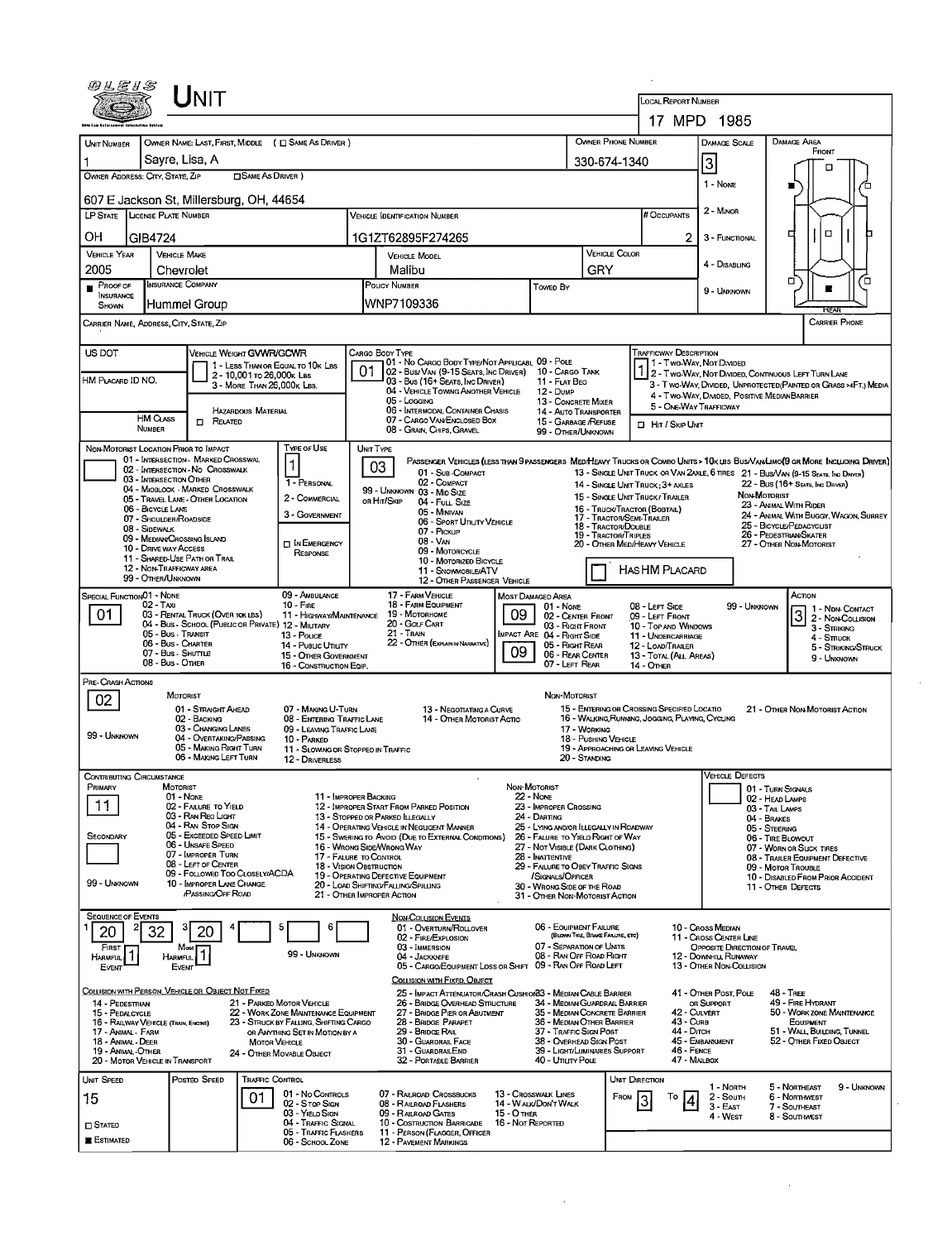| 84 E 1 S                                                                                        |                                             | <b>NIT</b>                                                                   |                            |                                                                          |                                                                                                                                            |                                                                            |                                                                                   |                                                    |                         |                                                                                                                                   |                                                        |                                    |                                                                                    |  |  |
|-------------------------------------------------------------------------------------------------|---------------------------------------------|------------------------------------------------------------------------------|----------------------------|--------------------------------------------------------------------------|--------------------------------------------------------------------------------------------------------------------------------------------|----------------------------------------------------------------------------|-----------------------------------------------------------------------------------|----------------------------------------------------|-------------------------|-----------------------------------------------------------------------------------------------------------------------------------|--------------------------------------------------------|------------------------------------|------------------------------------------------------------------------------------|--|--|
|                                                                                                 |                                             |                                                                              |                            |                                                                          |                                                                                                                                            |                                                                            |                                                                                   |                                                    |                         | LOCAL REPORT NUMBER                                                                                                               | 17 MPD 1985                                            |                                    |                                                                                    |  |  |
|                                                                                                 |                                             |                                                                              |                            |                                                                          |                                                                                                                                            |                                                                            |                                                                                   | OWNER PHONE NUMBER                                 |                         |                                                                                                                                   |                                                        |                                    |                                                                                    |  |  |
| <b>UNIT NUMBER</b>                                                                              |                                             |                                                                              |                            | OWNER NAME: LAST, FIRST, MIDDLE ( C SAME AS DRIVER )                     |                                                                                                                                            |                                                                            |                                                                                   |                                                    |                         |                                                                                                                                   | <b>DAMAGE SCALE</b>                                    |                                    | DAMAGE AREA<br>FRONT                                                               |  |  |
| OWNER ADDRESS; CITY, STATE, ZIP                                                                 |                                             | Coakley, John, D                                                             | <b>CISAME AS DRIVER</b> )  |                                                                          |                                                                                                                                            |                                                                            |                                                                                   |                                                    | 2<br>330-276-2791<br>□  |                                                                                                                                   |                                                        |                                    |                                                                                    |  |  |
|                                                                                                 |                                             |                                                                              |                            |                                                                          |                                                                                                                                            |                                                                            |                                                                                   |                                                    |                         |                                                                                                                                   | 1 - NONE                                               |                                    | о                                                                                  |  |  |
| LP STATE LICENSE PLATE NUMBER                                                                   |                                             | 590 S Main St, Killbuck, OH, 44637                                           |                            |                                                                          | <b>VEHICLE IDENTIFICATION NUMBER</b>                                                                                                       |                                                                            |                                                                                   |                                                    |                         | # Occupants                                                                                                                       | 2 - MINOR                                              |                                    |                                                                                    |  |  |
|                                                                                                 |                                             |                                                                              |                            |                                                                          |                                                                                                                                            |                                                                            |                                                                                   |                                                    |                         |                                                                                                                                   |                                                        |                                    | ο<br>о                                                                             |  |  |
| OН<br><b>VEHICLE YEAR</b>                                                                       | GBY5139                                     | <b>VEHICLE MAKE</b>                                                          |                            |                                                                          | 2FMPK4K98GBC57441<br><b>VEHICLE MODEL</b>                                                                                                  |                                                                            |                                                                                   | <b>VEHICLE COLOR</b>                               |                         | 0                                                                                                                                 | 3 - FUNCTIONAL                                         |                                    |                                                                                    |  |  |
| 2016                                                                                            | Ford                                        |                                                                              |                            |                                                                          | Edge                                                                                                                                       |                                                                            |                                                                                   | WHI                                                |                         |                                                                                                                                   | 4 - DISABLING                                          |                                    |                                                                                    |  |  |
| $P$ ROOF OF<br><b>INSURANCE</b>                                                                 |                                             | INSURANCE COMPANY                                                            |                            |                                                                          | <b>POLICY NUMBER</b>                                                                                                                       |                                                                            | <b>TOWED BY</b>                                                                   |                                                    |                         |                                                                                                                                   | 9 - UNKNOWN                                            |                                    | Έ<br>n<br>O                                                                        |  |  |
| SHOWN                                                                                           |                                             | Progressive                                                                  |                            |                                                                          | 57914509                                                                                                                                   |                                                                            |                                                                                   |                                                    |                         |                                                                                                                                   |                                                        |                                    | REAR                                                                               |  |  |
| CARRIER NAME, ADDRESS, CITY, STATE, ZIP                                                         |                                             |                                                                              |                            |                                                                          |                                                                                                                                            |                                                                            |                                                                                   |                                                    |                         |                                                                                                                                   |                                                        |                                    | <b>CARRIER PHONE</b>                                                               |  |  |
| <b>US DOT</b>                                                                                   |                                             | VEHICLE WEIGHT GVWR/GCWR                                                     |                            |                                                                          | CARGO BODY TYPE<br>01 - No CARGO BODY TYPE/NOT APPLICABL 09 - POLE                                                                         |                                                                            |                                                                                   |                                                    |                         | <b>TRAFFICWAY DESCRIPTION</b><br>1 - Two Way, Not Divided                                                                         |                                                        |                                    |                                                                                    |  |  |
| HM PLACARD ID NO.                                                                               |                                             |                                                                              | 2 - 10,001 to 26,000k Las  | 1 - LESS THAN OR EQUAL TO 10K LBS                                        | 02 - Bus/ Van (9-15 Seats, Inc Driver) 10 - Cargo Tank<br>03 - Bus (16+ Seats, Inc Driver)                                                 |                                                                            | 11 - FLAT BED                                                                     |                                                    |                         |                                                                                                                                   |                                                        |                                    | 2 - Two-Way Not Divided, Continuous Left Turn Lane                                 |  |  |
|                                                                                                 |                                             |                                                                              | 3 - MORE THAN 26,000K LBS. |                                                                          | 04 - VEHICLE TOWING ANOTHER VEHICLE<br>05 - Logging                                                                                        |                                                                            | 12 - Dump<br>13 - CONCRETE MIXER                                                  |                                                    |                         |                                                                                                                                   | 4 - Two-Way, DIVIDED, POSITIVE MEDIANBARRIER           |                                    | 3 - Two-Way, Divided, UNPROTECTED (PAINTED OR GRASS >4FT.) MEDIA                   |  |  |
|                                                                                                 | <b>HM CLASS</b>                             | $\Box$ Related                                                               | HAZARDOUS MATERIAL         |                                                                          | 06 - INTERMODAL CONTAINER CHASIS<br>07 - CARGO VAN ENCLOSED BOX                                                                            |                                                                            | 14 - AUTO TRANSPORTER<br>15 - GARBAGE /REFUSE                                     |                                                    |                         | 5 - ONE-WAY TRAFFICWAY                                                                                                            |                                                        |                                    |                                                                                    |  |  |
|                                                                                                 | NUMBER                                      |                                                                              |                            |                                                                          | 08 - GRAIN, CHIPS, GRAVEL                                                                                                                  |                                                                            | 99 - OTHER/UNKNOWN                                                                |                                                    |                         | <b>□ Hit / Skip Unit</b>                                                                                                          |                                                        |                                    |                                                                                    |  |  |
|                                                                                                 |                                             | NON-MOTORIST LOCATION PRIOR TO IMPACT<br>01 - INTERSECTION - MARKED CROSSWAL |                            | TYPE OF USE                                                              | UNIT TYPE<br>PASSENGER VEHICLES (LESS THAN 9 PASSENGERS MED/HEAVY TRUCKS OR COMBO UNITS > 10K LBS BUS/VAN/LIMO(9 OR MORE INCLUDING DRIVER) |                                                                            |                                                                                   |                                                    |                         |                                                                                                                                   |                                                        |                                    |                                                                                    |  |  |
|                                                                                                 | 03 - INTERSECTION OTHER                     | 02 - INTERSECTION - NO CROSSWALK                                             |                            | $\mathbf{1}$                                                             | 06<br>01 - Sub-COMPACT                                                                                                                     |                                                                            |                                                                                   |                                                    |                         |                                                                                                                                   |                                                        |                                    | 13 - SINGLE UNIT TRUCK OR VAN 2AXLE, 6 TIRES 21 - BUS/VAN (9-15 SEATS, INC DRIVER) |  |  |
|                                                                                                 |                                             | 04 - MIDBLOCK - MARKED CROSSWALK<br>05 - TRAVEL LANE - OTHER LOCATION        |                            | 1 - PERSONAL<br>2 - COMMERCIAL                                           | 02 - COMPACT<br>99 - UNKNOWN 03 - MID SIZE<br>ов Ніт/Ѕкір                                                                                  |                                                                            |                                                                                   |                                                    |                         | 14 - SINGLE UNIT TRUCK ; 3+ AXLES<br>15 - SINGLE UNIT TRUCK/TRAILER                                                               |                                                        | NON MOTORIST                       | 22 - Bus (16+ Seats, Inc. Driver)                                                  |  |  |
|                                                                                                 | 06 - BICYCLE LANE<br>07 - Shoulder/ROADSIDE |                                                                              |                            | 3 - GOVERNMENT                                                           | 04 - Full Size<br>05 - MINIVAN                                                                                                             |                                                                            |                                                                                   | 17 - TRACTOR/SEMI-TRAILER                          |                         | 16 - TRUCK/TRACTOR (BOSTAL)                                                                                                       |                                                        |                                    | 23 - ANIMAL WITH RIDER<br>24 - ANIMAL WITH BUGGY, WAGON, SURREY                    |  |  |
|                                                                                                 | 08 - Sidewalk                               | 09 - MEDIAN CROSSING ISLAND                                                  |                            |                                                                          | 06 - Sport Utility Vehicle<br>07 - Pickup                                                                                                  |                                                                            |                                                                                   | 18 - TRACTOR/DOUBLE<br><b>19 - TRACTOR/TRIPLES</b> |                         | 25 - BICYCLE/PEDACYCLIST<br>26 - PEDESTRIAN/SKATER                                                                                |                                                        |                                    |                                                                                    |  |  |
|                                                                                                 | 10 - DRIVE WAY ACCESS                       | 11 - SHARED-USE PATH OR TRAIL                                                |                            | <b>EIN EMERGENCY</b><br>RESPONSE                                         | 08 - VAN<br>09 - MOTORCYCLE                                                                                                                | 20 - OTHER MED/HEAVY VEHICLE                                               |                                                                                   |                                                    | 27 - OTHER NON-MOTORIST |                                                                                                                                   |                                                        |                                    |                                                                                    |  |  |
|                                                                                                 | 99 - OTHER/UNKNOWN                          | 12 - NON-TRAFFICWAY AREA                                                     |                            |                                                                          | 10 - MOTORIZED BICYCLE<br>11 - SNOWMOBILE/ATV                                                                                              |                                                                            |                                                                                   |                                                    |                         | HAS HM PLACARD                                                                                                                    |                                                        |                                    |                                                                                    |  |  |
| SPECIAL FUNCTION01 - NONE                                                                       |                                             |                                                                              |                            | 09 - AMBULANCE                                                           | 12 - OTHER PASSENGER VEHICLE<br>17 - FARM VEHICLE                                                                                          | <b>MOST DAMAGED AREA</b>                                                   |                                                                                   |                                                    |                         |                                                                                                                                   |                                                        |                                    | Астюм                                                                              |  |  |
| 02 - Taxi<br>$10 -$ Fire<br>03 - RENTAL TRUCK (OVER 10K LBS)<br>01.<br>11 - HIGHWAY/MAINTENANCE |                                             |                                                                              |                            |                                                                          | 18 - FARM EQUIPMENT<br>19 - Мотокноме                                                                                                      | 07                                                                         | 01 - None<br>02 - CENTER FRONT                                                    |                                                    |                         | 08 - LEFT SIDE<br>09 - LEFT FRONT                                                                                                 | 99 - UNKNOWN                                           |                                    | 1 - Non-Contact<br>$42$ - Non Coursion                                             |  |  |
|                                                                                                 |                                             | 04 - Bus - SCHOOL (PUBLIC OR PRIVATE) 12 - MILITARY<br>05 - Bus - Transit    |                            | 13 - Pouce                                                               | 20 - Gour CART<br>21 - TRAIN<br><b>IMPACT ARE 04 - RIGHT SIDE</b>                                                                          |                                                                            | 10 - TOP AND WINDOWS<br>11 - UNDERCARRIAGE                                        | 3 - Striking<br>4 - Struck                         |                         |                                                                                                                                   |                                                        |                                    |                                                                                    |  |  |
|                                                                                                 |                                             | 06 - Bus CHARTER<br>07 - Bus - SHUTTLE                                       |                            | 14 - PuBLIC UTILITY<br>15 - OTHER GOVERNMENT                             | 22 - OTHER (EXPLAIN IN NARRATIVE)<br>07                                                                                                    |                                                                            | 12 - LOAD/TRAILER<br>5 - STRIKING/STRUCK<br>13 - TOTAL (ALL AREAS)<br>9 - UNKNOWN |                                                    |                         |                                                                                                                                   |                                                        |                                    |                                                                                    |  |  |
|                                                                                                 | 08 - Bus - OTHER                            |                                                                              |                            | 16 - CONSTRUCTION EQIP.                                                  |                                                                                                                                            |                                                                            | 07 - LEFT REAR                                                                    |                                                    |                         | 14 - Отнев                                                                                                                        |                                                        |                                    |                                                                                    |  |  |
| PRE-CRASH ACTIONS                                                                               |                                             | <b>MOTORIST</b>                                                              |                            |                                                                          |                                                                                                                                            |                                                                            | NON-MOTORIST                                                                      |                                                    |                         |                                                                                                                                   |                                                        |                                    |                                                                                    |  |  |
| 10                                                                                              |                                             | 01 - STRAIGHT AHEAD<br>02 - BACKING                                          |                            | 07 - MAKING U-TURN<br>08 - ENTERING TRAFFIC LANE                         | 13 - NEGOTIATING A CURVE<br>14 - OTHER MOTORIST ACTIO                                                                                      |                                                                            |                                                                                   |                                                    |                         | 15 - ENTERING OR CROSSING SPECIFIED LOCATIO<br>21 - OTHER NON-MOTORIST ACTION<br>16 - WALKING, RUNNING, JOGGING, PLAYING, CYCLING |                                                        |                                    |                                                                                    |  |  |
| 99 - UNKNOWN                                                                                    |                                             | 03 - CHANGING LANES<br>04 - OVERTAKING/PASSING                               |                            | 09 - LEAVING TRAFFIC LANE                                                |                                                                                                                                            |                                                                            |                                                                                   | 17 - WORKING                                       |                         |                                                                                                                                   |                                                        |                                    |                                                                                    |  |  |
|                                                                                                 |                                             | 05 - MAKING RIGHT TURN<br>06 - MAKING LEFT TURN                              |                            | 10 - PARKED<br>11 - SLOWING OR STOPPED IN TRAFFIC                        |                                                                                                                                            |                                                                            |                                                                                   | 18 - PUSHING VEHICLE<br>20 - Standing              |                         | 19 - APPROACHING OR LEAVING VEHICLE                                                                                               |                                                        |                                    |                                                                                    |  |  |
| <b>CONTRIBUTING CIRCUMSTANCE</b>                                                                |                                             |                                                                              |                            | 12 - DRIVERLESS                                                          |                                                                                                                                            |                                                                            |                                                                                   |                                                    |                         |                                                                                                                                   | <b>VEHICLE DEFECTS</b>                                 |                                    |                                                                                    |  |  |
| Primary                                                                                         |                                             | MOTORIST<br>01 - None                                                        |                            | 11 - IMPROPER BACKING                                                    |                                                                                                                                            | Non-Motorist<br><b>22 - None</b>                                           |                                                                                   |                                                    |                         |                                                                                                                                   |                                                        | 01 - TURN SIGNALS                  |                                                                                    |  |  |
| 01                                                                                              |                                             | 02 - FALURE TO YIELD<br>03 - RAN RED LIGHT                                   |                            |                                                                          | 12 - IMPROPER START FROM PARKED POSITION<br>13 - STOPPED OR PARKED ILLEGALLY                                                               | 23 - IMPROPER CROSSING<br>24 - DARTING                                     |                                                                                   |                                                    |                         |                                                                                                                                   |                                                        | 02 - HEAD LAMPS<br>03 - TAIL LAMPS |                                                                                    |  |  |
| SECONDARY                                                                                       |                                             | 04 - RAN STOP SIGN<br>05 - Exceeped Speed Limit                              |                            |                                                                          | 14 - OPERATING VEHICLE IN NEGLIGENT MANNER<br>15 - Swering to Avoid (Due to External Conditions)                                           | 25 - LYING AND/OR LLEGALLY IN ROADWAY<br>26 - FALURE TO YIELD RIGHT OF WAY |                                                                                   |                                                    |                         |                                                                                                                                   |                                                        | 04 - BRAKES<br>05 - STEERING       |                                                                                    |  |  |
|                                                                                                 |                                             | 06 - UNSAFE SPEED<br>07 - IMPROPER TURN                                      |                            |                                                                          | 16 - WRONG SIDE/WRONG WAY<br>17 - FAURE TO CONTROL                                                                                         | 27 - NOT VISIBLE (DARK CLOTHING)<br>28 - INATTENTIVE                       |                                                                                   |                                                    |                         |                                                                                                                                   |                                                        | 06 - TIRE BLOWOUT                  | 07 - WORN OR SLICK TIRES                                                           |  |  |
|                                                                                                 |                                             | 08 - LEFT OF CENTER<br>09 - FOLLOWED TOO CLOSELY/ACDA                        |                            | 18 - VISION OBSTRUCTION                                                  | 19 - OPERATING DEFECTIVE EQUIPMENT                                                                                                         | 29 - FAILURE TO OBEY TRAFFIC SIGNS                                         | /SIGNALS/OFFICER                                                                  |                                                    |                         |                                                                                                                                   |                                                        |                                    | 08 - TRAILER EQUIPMENT DEFECTIVE<br>09 - MOTOR TROUBLE                             |  |  |
| 99 - UNKNOWN                                                                                    |                                             | 10 - IMPROPER LANE CHANGE<br><b>PASSING OFF ROAD</b>                         |                            |                                                                          | 20 - LOAD SHIFTING/FALLING/SPILLING<br>21 - OTHER IMPROPER ACTION                                                                          | 30 - WRONG SIDE OF THE ROAD<br>31 - OTHER NON-MOTORIST ACTION              |                                                                                   |                                                    |                         |                                                                                                                                   |                                                        |                                    | 10 - DISABLED FROM PRIOR ACCIDENT<br>11 - OTHER DEFECTS                            |  |  |
| <b>SEQUENCE OF EVENTS</b>                                                                       |                                             |                                                                              |                            |                                                                          | NON-COLLISION EVENTS                                                                                                                       |                                                                            |                                                                                   |                                                    |                         |                                                                                                                                   |                                                        |                                    |                                                                                    |  |  |
| 2<br>21                                                                                         |                                             |                                                                              |                            | 6                                                                        | 01 - OVERTURN/ROLLOVER                                                                                                                     |                                                                            | 06 - EQUIPMENT FAILURE                                                            | (BLOWN TIRE, BRAKE FAILURE, ETC)                   |                         |                                                                                                                                   | 10 - Cross Median                                      |                                    |                                                                                    |  |  |
| FIRST                                                                                           |                                             | Most                                                                         |                            | 99 - Unknown                                                             | 02 - FIRE/EXPLOSION<br>03 - IMMERSION                                                                                                      |                                                                            | 07 - SEPARATION OF UNITS<br>08 - RAN OFF ROAD RIGHT                               |                                                    |                         |                                                                                                                                   | 11 - Cross CENTER LINE<br>OPPOSITE DIRECTION OF TRAVEL |                                    |                                                                                    |  |  |
| Harmful<br>Event                                                                                |                                             | <b>HARMFUL</b><br>EVENT                                                      |                            |                                                                          | 04 - JACKKNIFE<br>05 - CARGO/EOUIPMENT LOSS OR SHIFT 09 - RAN OFF ROAD LEFT                                                                |                                                                            |                                                                                   |                                                    |                         |                                                                                                                                   | 12 - DOWNHILL RUNAWAY<br>13 - OTHER NON-COLLISION      |                                    |                                                                                    |  |  |
|                                                                                                 |                                             | COLLISION WITH PERSON, VEHICLE OR OBJECT NOT FIXED                           |                            |                                                                          | COLUSION WITH FIXED, OBJECT<br>25 - IMPACT ATTENUATOR/CRASH CUSHION33 - MEDIAN CABLE BARRIER                                               |                                                                            |                                                                                   |                                                    |                         |                                                                                                                                   | 41 - OTHER POST, POLE                                  |                                    | <b>48 - TREE</b>                                                                   |  |  |
| 14 - PEDESTRIAN<br>15 - PEDALCYCLE                                                              |                                             |                                                                              |                            | 21 - PARKEO MOTOR VEHICLE<br>22 - WORK ZONE MAINTENANCE EQUIPMENT        | 26 - BRIDGE OVERHEAD STRUCTURE<br>27 - BRIDGE PIER OR ABUTMENT                                                                             |                                                                            | 34 - MEDIAN GUARDRAIL BARRIER<br>35 - MEDIAN CONCRETE BARRIER                     |                                                    |                         | 42 - CULVERT                                                                                                                      | OR SUPPORT                                             |                                    | 49 - FIRE HYDRANT<br>50 - WORK ZONE MAINTENANCE                                    |  |  |
| 16 - RAILWAY VEHICLE (TRAIN, ENGINE)<br>17 - Animal - Farm                                      |                                             |                                                                              |                            | 23 - STRUCK BY FALLING, SHIFTING CARGO<br>OR ANYTHING SET IN MOTION BY A | 28 - BRIDGE PARAPET<br>29 BRIDGE RAIL                                                                                                      |                                                                            | 36 - MEDIAN OTHER BARRIER<br>37 - TRAFFIC SIGN POST                               |                                                    |                         | 43 - Curs<br>44 - Олгон                                                                                                           |                                                        |                                    | EQUIPMENT<br>51 - WALL BUILDING, TUNNEL                                            |  |  |
| 18 - ANIMAL - DEER<br>19 - ANIMAL-OTHER                                                         |                                             |                                                                              | <b>MOTOR VEHICLE</b>       | 24 - OTHER MOVABLE OBJECT                                                | 30 - GUARDRAIL FACE<br>31 - GUARDRAILEND                                                                                                   |                                                                            | 38 - Overhead Sign Post<br>39 - LIGHT/LUMINARIES SUPPORT                          |                                                    |                         | 46 - FENCE                                                                                                                        | 45 - EMBANKMENT                                        |                                    | 52 - OTHER FIXED OBJECT                                                            |  |  |
| 20 - MOTOR VEHICLE IN TRANSPORT                                                                 |                                             |                                                                              |                            |                                                                          | 32 - PORTABLE BARRIER                                                                                                                      |                                                                            | 40 - UTIUTY POLE                                                                  |                                                    |                         | 47 - MAILBOX                                                                                                                      |                                                        |                                    |                                                                                    |  |  |
| UNIT SPEED                                                                                      |                                             | Posted Speed                                                                 | TRAFFIC CONTROL            | 01 - No Controls                                                         | 07 - RAILROAD CROSSBUCKS                                                                                                                   | 13 - Crosswalk Lines                                                       |                                                                                   |                                                    | UNIT DIRECTION          |                                                                                                                                   | 1 - North                                              |                                    | 9 - UNKNOWN<br>5 - NORTHEAST                                                       |  |  |
| 0                                                                                               |                                             |                                                                              | 01                         | 02 - Stop Sign<br>03 - YIELD SIGN                                        | 08 - RALROAD FLASHERS<br>09 - RAILROAD GATES                                                                                               | 14 - WALK/DON'T WALK<br><b>15 - O THER</b>                                 |                                                                                   |                                                    | FROM<br>3               | То<br>4                                                                                                                           | 2 - South<br>$3 - EAST$                                |                                    | 6 - Northwest<br>7 - SOUTHEAST                                                     |  |  |
| $S$ TATED                                                                                       |                                             |                                                                              |                            | 04 - TRAFFIC SIGNAL<br>05 - TRAFFIC FLASHERS                             | 10 - Costruction Barricade<br>11 - PERSON (FLAGGER, OFFICER                                                                                | 16 - Not Reported                                                          |                                                                                   |                                                    |                         |                                                                                                                                   | 4 - WEST                                               |                                    | 8 - Southwest                                                                      |  |  |
| <b>ESTIMATED</b>                                                                                |                                             |                                                                              |                            | <b>06 - SCHOOL ZONE</b>                                                  | <b>12 - PAVEMENT MARKINGS</b>                                                                                                              |                                                                            |                                                                                   |                                                    |                         |                                                                                                                                   |                                                        |                                    |                                                                                    |  |  |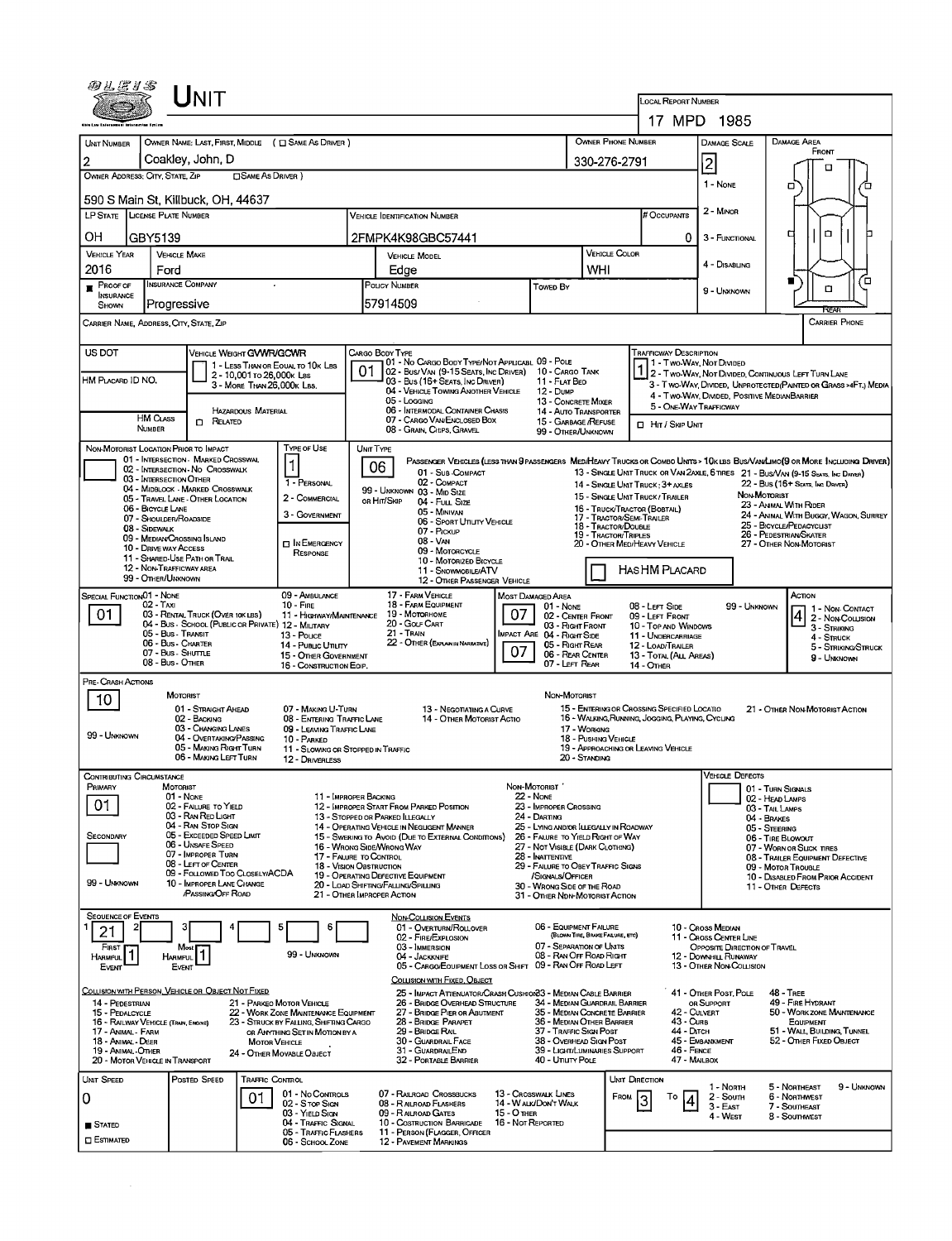| 0 L E I S                                                  |                                          |                                                                         |                                                          |                                                                          |                               |                                                                                                                                                            |                                            |                                                                       |               |                                                  |                                                                                                 |                                                        |                                      |                                                                                                                                                                                                                    |  |  |
|------------------------------------------------------------|------------------------------------------|-------------------------------------------------------------------------|----------------------------------------------------------|--------------------------------------------------------------------------|-------------------------------|------------------------------------------------------------------------------------------------------------------------------------------------------------|--------------------------------------------|-----------------------------------------------------------------------|---------------|--------------------------------------------------|-------------------------------------------------------------------------------------------------|--------------------------------------------------------|--------------------------------------|--------------------------------------------------------------------------------------------------------------------------------------------------------------------------------------------------------------------|--|--|
|                                                            |                                          |                                                                         |                                                          |                                                                          |                               |                                                                                                                                                            |                                            |                                                                       |               |                                                  | LOCAL REPORT NUMBER                                                                             |                                                        |                                      |                                                                                                                                                                                                                    |  |  |
|                                                            |                                          |                                                                         |                                                          |                                                                          |                               |                                                                                                                                                            |                                            |                                                                       |               | OWNER PHONE NUMBER                               |                                                                                                 | 17 MPD 1985                                            |                                      |                                                                                                                                                                                                                    |  |  |
| <b>UNIT NUMBER</b><br>3                                    |                                          | Rainsburg, Jean, A                                                      |                                                          | OWNER NAME: LAST, FIRST, MIDDLE ( C SAME AS DRIVER )                     |                               |                                                                                                                                                            |                                            |                                                                       |               |                                                  |                                                                                                 | <b>DAMAGE SCALE</b>                                    |                                      | <b>DAMAGE AREA</b><br>FRONT                                                                                                                                                                                        |  |  |
| OWNER ADDRESS: CITY, STATE, ZIP                            |                                          |                                                                         | <b>CISAME AS DRIVER</b>                                  |                                                                          |                               |                                                                                                                                                            |                                            |                                                                       |               | 330-904-3541                                     |                                                                                                 | 4                                                      |                                      | O                                                                                                                                                                                                                  |  |  |
| 1817 SR 83 Unit 481, Millersburg, OH, 44654                |                                          |                                                                         |                                                          |                                                                          |                               |                                                                                                                                                            |                                            |                                                                       |               |                                                  |                                                                                                 | 1 - None                                               |                                      | о                                                                                                                                                                                                                  |  |  |
| LP STATE LICENSE PLATE NUMBER                              |                                          |                                                                         |                                                          |                                                                          |                               | Vehicle Identification Number                                                                                                                              |                                            |                                                                       |               |                                                  | # Occupants                                                                                     | 2 - MINOR                                              |                                      |                                                                                                                                                                                                                    |  |  |
| OН                                                         | GRD3102                                  |                                                                         |                                                          |                                                                          |                               | 1GKKVTKD1FJ178616                                                                                                                                          |                                            |                                                                       |               |                                                  | 0                                                                                               | 3 - FUNCTIONAL                                         |                                      | $\Box$<br>п                                                                                                                                                                                                        |  |  |
| <b>VEHICLE YEAR</b>                                        | <b>VEHICLE MAKE</b>                      |                                                                         |                                                          |                                                                          | <b>VEHICLE MODEL</b>          |                                                                                                                                                            |                                            |                                                                       |               | <b>VEHICLE COLOR</b>                             |                                                                                                 |                                                        |                                      |                                                                                                                                                                                                                    |  |  |
| 2015                                                       | GMC<br>INSURANCE COMPANY                 |                                                                         |                                                          |                                                                          | Other<br><b>POLICY NUMBER</b> |                                                                                                                                                            |                                            |                                                                       |               | RED                                              | 4 - DISABLING                                                                                   |                                                        |                                      |                                                                                                                                                                                                                    |  |  |
| $P$ ROOF OF<br>INSURANCE                                   |                                          | Motorist Mutual                                                         |                                                          |                                                                          |                               | Towen By<br>AAA<br>l9045-06-722370-00A                                                                                                                     |                                            |                                                                       |               |                                                  |                                                                                                 | 9 - UNKNOWN                                            |                                      | $\Box$                                                                                                                                                                                                             |  |  |
| SHOWN<br>CARRIER NAME, ADDRESS, CITY, STATE, ZIP           |                                          |                                                                         |                                                          |                                                                          |                               |                                                                                                                                                            |                                            |                                                                       |               |                                                  |                                                                                                 |                                                        |                                      | <b>REAR</b><br><b>CARRIER PHONE</b>                                                                                                                                                                                |  |  |
|                                                            |                                          |                                                                         |                                                          |                                                                          |                               |                                                                                                                                                            |                                            |                                                                       |               |                                                  |                                                                                                 |                                                        |                                      |                                                                                                                                                                                                                    |  |  |
| US DOT                                                     |                                          | VEHICLE WEIGHT GVWR/GCWR                                                |                                                          | 1 - LESS THAN OR EQUAL TO 10K LBS                                        |                               | CARGO BODY TYPE<br>01 - No CARGO BODY TYPE/NOT APPLICABL 09 - POLE                                                                                         |                                            |                                                                       |               |                                                  | <b>TRAFFICWAY DESCRIPTION</b>                                                                   | 1 - Two-Way, Not Divided                               |                                      |                                                                                                                                                                                                                    |  |  |
| HM Placard ID NO.                                          |                                          |                                                                         | 2 - 10,001 To 26,000 K LBS<br>3 - MORE THAN 26,000K LBS. |                                                                          | 01                            | 02 - Bus/ VAN (9-15 SEATS, INC DRIVER)<br>03 - Bus (16+ SEATS, INC DRIVER)                                                                                 |                                            | 10 - CARGO TANK<br>11 - Flat Bed                                      |               |                                                  |                                                                                                 |                                                        |                                      | 1 2 - Two-Way, Not Divided, Continuous Left Turn Lane<br>3 - Two-Way, DIVIDED, UNPROTECTED(PAINTED OR GRASS >4FT.) MEDIA                                                                                           |  |  |
|                                                            |                                          |                                                                         |                                                          |                                                                          |                               | 04 - VEHICLE TOWING ANOTHER VEHICLE<br>05 - Logging                                                                                                        |                                            | 12 - Dump<br>13 - CONCRETE MIXER                                      |               |                                                  | 5 - ONE-WAY TRAFFICWAY                                                                          | 4 - Two-WAY, DIVIDED, POSITIVE MEDIANBARRIER           |                                      |                                                                                                                                                                                                                    |  |  |
|                                                            | <b>HM CLASS</b><br>NUMBER                | $R_{\text{ELATED}}$                                                     | <b>HAZARDOUS MATERIAL</b>                                |                                                                          |                               | 06 - INTERMODAL CONTAINER CHASIS<br>07 - CARGO VAN/ENCLOSED BOX<br>08 - GRAIN, CHIPS, GRAVEL                                                               |                                            | 14 - AUTO TRANSPORTER<br>15 - GARBAGE /REFUSE                         |               |                                                  | <b>D</b> Hr / Skip UNIT                                                                         |                                                        |                                      |                                                                                                                                                                                                                    |  |  |
| NON-MOTORIST LOCATION PRIOR TO IMPACT                      |                                          |                                                                         |                                                          | <b>TYPE OF USE</b>                                                       | UNIT TYPE                     |                                                                                                                                                            |                                            | 99 - OTHER/UNKNOWN                                                    |               |                                                  |                                                                                                 |                                                        |                                      |                                                                                                                                                                                                                    |  |  |
|                                                            |                                          | 01 - INTERSECTION - MARKED CROSSWAL<br>02 - INTERSECTION - NO CROSSWALK |                                                          |                                                                          | 06                            | 01 - Sub-Compact                                                                                                                                           |                                            |                                                                       |               |                                                  |                                                                                                 |                                                        |                                      | PASSENGER VEHICLES (LESS THAN 9 PASSENGERS MED/HEAVY TRUCKS OR COMBO UNITS > 10K LBS BUS/VAV/LIMO(9 OR MORE INCLUDING DRIVER)<br>13 - SINGLE UNIT TRUCK OR VAN 2AXLE, 6 TIRES 21 - BUS/VAN (9-15 SEATS, INC DAVER) |  |  |
|                                                            | 03 - INTERSECTION OTHER                  | 04 - MIDBLOCK - MARKED CROSSWALK                                        |                                                          | 1 - PERSONAL                                                             |                               | 02 - COMPACT<br>99 - UNKNOWN 03 - MID SIZE                                                                                                                 |                                            |                                                                       |               |                                                  | 14 - SINGLE UNIT TRUCK; 3+ AXLES                                                                |                                                        |                                      | 22 - Bus (16+ Seats, Inc. Driver)                                                                                                                                                                                  |  |  |
|                                                            | 06 - BICYCLE LANE                        | 05 - TRAVEL LANE - OTHER LOCATION                                       |                                                          | 2 - COMMERCIAL                                                           |                               | OR HIT/SKIP<br>04 - Full Size<br>05 - MINIVAN                                                                                                              |                                            |                                                                       |               |                                                  | 15 - SINGLE UNIT TRUCK / TRAILER<br>16 - TRUCK/TRACTOR (BOBTAIL)                                |                                                        | NDN-MOTORIST                         | 23 - ANIMAL WITH RIDER                                                                                                                                                                                             |  |  |
|                                                            | 07 - Shoulder/Roadside<br>08 - Sidewalk  |                                                                         |                                                          | 3 - GOVERNMENT                                                           |                               | 06 - Sport UTILITY VEHICLE<br>07 - Pickup                                                                                                                  |                                            |                                                                       |               | 17 - TRACTOR/SEMI-TRAILER<br>18 - TRACTOR/DOUBLE |                                                                                                 |                                                        |                                      | 24 - ANIMAL WITH BUGGY, WAGON, SURREY<br>25 - BICYCLE/PEDACYCLIST                                                                                                                                                  |  |  |
|                                                            | 10 - DRIVE WAY ACCESS                    | 09 - MEDIAN CROSSING ISLAND                                             |                                                          | <b>DIN EMERGENCY</b><br>RESPONSE                                         |                               | 08 - VAN<br>09 - MOTORCYCLE                                                                                                                                |                                            |                                                                       |               | <b>19 - TRACTOR/TRIPLES</b>                      | 20 - OTHER MED/HEAVY VEHICLE                                                                    |                                                        |                                      | 26 - Pedestrian/Skater<br>27 - OTHER NON-MOTORIST                                                                                                                                                                  |  |  |
|                                                            | 12 - NON-TRAFFICWAY AREA                 | 11 - SHARED-USE PATH OR TRAIL                                           |                                                          |                                                                          |                               | 10 - MOTORIZED BICYCLE<br>11 - SNOWMOBILE/ATV                                                                                                              |                                            |                                                                       |               |                                                  | HAS HM PLACARD                                                                                  |                                                        |                                      |                                                                                                                                                                                                                    |  |  |
| SPECIAL FUNCTION 01 - NONE                                 | 99 - OTHER/UNKNOWN                       |                                                                         |                                                          | 09 - AMBULANCE                                                           |                               | 12 - OTHER PASSENGER VEHICLE<br>17 - FARM VEHICLE                                                                                                          |                                            | MOST DAMAGED AREA                                                     |               |                                                  |                                                                                                 |                                                        |                                      |                                                                                                                                                                                                                    |  |  |
| 01                                                         | 02 - TAXI                                | 03 - RENTAL TRUCK (OVER 10K LBS)                                        |                                                          | $10 -$ FIRE<br>11 - Highway/Maintenance                                  |                               | 18 - FARM EQUIPMENT<br>19 - Мотовноме                                                                                                                      | 05                                         | 01 - NONE<br>02 - CENTER FRONT                                        |               |                                                  | 08 - LEFT SIDE<br>09 - LEFT FRONT                                                               |                                                        | 99 - UNKNOWN                         | $\begin{bmatrix} 5 & 1 - \text{Non-Conrac} \\ 2 - \text{Non-Conrac} \end{bmatrix}$                                                                                                                                 |  |  |
|                                                            | 05 - Bus - Transit                       |                                                                         |                                                          | 04 - Bus - School (Public or Private) 12 - MILITARY<br>13 - Pouce        |                               | 20 - GOLF CART<br>21 - TRAIN                                                                                                                               | 10 - TOP AND WINDOWS<br>11 - UNDERCARRIAGE |                                                                       |               | 3 - STRIKING<br>4 - STRUCK                       |                                                                                                 |                                                        |                                      |                                                                                                                                                                                                                    |  |  |
|                                                            | 06 - Bus - Charter<br>07 - Bus - SHUTTLE |                                                                         |                                                          | 14 - PuBLIC UTILITY<br>15 - OTHER GOVERNMENT                             |                               | MPACT ARE 04 - RIGHT SIDE<br>22 - OTHER (EXPLAIN IN NARRATIVE)<br>05 - RIGHT REAR<br>12 - LOAD/TRAILER<br>05<br>06 - REAR CENTER<br>13 - TOTAL (ALL AREAS) |                                            |                                                                       |               |                                                  |                                                                                                 |                                                        |                                      | 5 - STRIKING/STRUCK<br>9 - UNKNOWN                                                                                                                                                                                 |  |  |
|                                                            | 08 - Bus - OTHER                         |                                                                         |                                                          | 16 - CONSTRUCTION EOIP.                                                  |                               |                                                                                                                                                            |                                            | 07 - LEFT REAR                                                        |               |                                                  | <b>14 - OTHER</b>                                                                               |                                                        |                                      |                                                                                                                                                                                                                    |  |  |
| PRE- CRASH ACTIONS<br>10                                   | MOTORIST                                 |                                                                         |                                                          |                                                                          |                               |                                                                                                                                                            |                                            | NON-MOTORIST                                                          |               |                                                  |                                                                                                 |                                                        |                                      |                                                                                                                                                                                                                    |  |  |
|                                                            |                                          | 01 - STRAIGHT AHEAD<br>02 - BACKING                                     |                                                          | 07 - MAKING U-TURN<br>08 - ENTERING TRAFFIC LANE                         |                               | 13 - NEGOTIATING A CURVE<br>14 - Other Motorist Actio                                                                                                      |                                            |                                                                       |               |                                                  | 15 - ENTERING OR CROSSING SPECIFIED LOCATIO<br>16 - WALKING, RUNNING, JOGGING, PLAYING, CYCLING |                                                        |                                      | 21 - OTHER NON-MOTORIST ACTION                                                                                                                                                                                     |  |  |
| 99 - UNKNOWN                                               |                                          | 03 - CHANGING LANES<br>04 - Overtaking/Passing                          |                                                          | 09 - LEAVING TRAFFIC LANE<br>10 - PARKED                                 |                               |                                                                                                                                                            |                                            |                                                                       | 17 - WORKING  | 18 - Pushing Vehicle                             |                                                                                                 |                                                        |                                      |                                                                                                                                                                                                                    |  |  |
|                                                            |                                          | 05 - MAKING RIGHT TURN<br>06 - MAKING LEFT TURN                         |                                                          | 11 - SLOWING OR STOPPED IN TRAFFIC<br>12 - DRIVERLESS                    |                               |                                                                                                                                                            |                                            |                                                                       | 20 - STANDING |                                                  | 19 - APPROACHING OR LEAVING VEHICLE                                                             |                                                        |                                      |                                                                                                                                                                                                                    |  |  |
| <b>CONTRIBUTING CIRCUMSTANCE</b>                           |                                          |                                                                         |                                                          |                                                                          |                               |                                                                                                                                                            |                                            |                                                                       |               |                                                  |                                                                                                 | <b>VEHICLE DEFECTS</b>                                 |                                      |                                                                                                                                                                                                                    |  |  |
| Primary<br>01                                              | MOTORIST<br>01 - None                    | 02 - FAILURE TO YIELD                                                   |                                                          | 11 - IMPROPER BACKING                                                    |                               | 12 - IMPROPER START FROM PARKED POSITION                                                                                                                   |                                            | NON-MOTORIST<br><b>22 - NONE</b><br>23 - IMPROPER CROSSING            |               |                                                  |                                                                                                 |                                                        | 01 - TURN SIGNALS<br>02 - HEAD LAMPS |                                                                                                                                                                                                                    |  |  |
|                                                            |                                          | 03 - RAN RED LIGHT<br>04 - RAN STOP SIGN                                |                                                          |                                                                          |                               | 13 - STOPPED OR PARKED LLEGALLY<br>14 - OPERATING VEHICLE IN NEGLIGENT MANNER                                                                              |                                            | 24 - DARTING<br>25 - LYING AND/OR LLEGALLY IN ROADWAY                 |               |                                                  |                                                                                                 |                                                        | 03 - TAIL LAMPS<br>04 - BRAKES       |                                                                                                                                                                                                                    |  |  |
| SECONDARY                                                  |                                          | 05 - Exceeded Speed LIMIT<br>06 - UNSAFE SPEED                          |                                                          |                                                                          |                               | 15 - SWERING TO AVOID (DUE TO EXTERNAL CONDITIONS)<br>16 - Wrong Side/Wrong Way                                                                            |                                            | 26 - FALURE TO YIELD RIGHT OF WAY<br>27 - NOT VISIBLE (DARK CLOTHING) |               |                                                  |                                                                                                 |                                                        | 05 - STEERING<br>06 - TIRE BLOWOUT   | 07 - WORN OR SLICK TIRES                                                                                                                                                                                           |  |  |
|                                                            |                                          | 07 - IMPROPER TURN<br>08 - LEFT OF CENTER                               |                                                          | 17 - FALURE TO CONTROL<br><b>18 - VISION OBSTRUCTION</b>                 |                               |                                                                                                                                                            |                                            | 28 - INATTENTIVE<br>29 - FAILURE TO OBEY TRAFFIC SIGNS                |               |                                                  |                                                                                                 |                                                        |                                      | 08 - TRAILER EQUIPMENT DEFECTIVE<br>09 - MOTOR TROUBLE                                                                                                                                                             |  |  |
| 99 - UNKNOWN                                               |                                          | 09 - FOLLOWED TOO CLOSELY/ACDA<br>10 - IMPROPER LANE CHANGE             |                                                          |                                                                          |                               | 19 - OPERATING DEFECTIVE EQUIPMENT<br>20 - LOAD SHIFTING/FALLING/SPILLING                                                                                  |                                            | /SIGNALS/OFFICER<br>30 - WRONG SIDE OF THE ROAD                       |               |                                                  |                                                                                                 |                                                        |                                      | 10 - DISABLED FROM PRIOR ACCIDENT<br>11 - OTHER DEFECTS                                                                                                                                                            |  |  |
|                                                            |                                          | <b>/PASSINGOFF ROAD</b>                                                 |                                                          |                                                                          |                               | 21 - OTHER IMPROPER ACTION                                                                                                                                 |                                            | 31 - OTHER NON-MOTORIST ACTION                                        |               |                                                  |                                                                                                 |                                                        |                                      |                                                                                                                                                                                                                    |  |  |
| <b>SEQUENCE OF EVENTS</b><br>21                            | 21                                       |                                                                         |                                                          | 6                                                                        |                               | <b>NON-COLLISION EVENTS</b><br>01 - OVERTURN/ROLLOVER                                                                                                      |                                            | 06 - EQUIPMENT FAILURE                                                |               |                                                  |                                                                                                 | 10 - Cross Median                                      |                                      |                                                                                                                                                                                                                    |  |  |
| FIRST                                                      |                                          | Most                                                                    |                                                          |                                                                          |                               | 02 - FIRE/EXPLOSION<br>03 - IMMERSION                                                                                                                      |                                            | 07 - SEPARATION OF UNITS                                              |               | (BLOWN TIRE, BRAKE FAILURE, ETC)                 |                                                                                                 | 11 - Cross CENTER LINE<br>OPPOSITE DIRECTION OF TRAVEL |                                      |                                                                                                                                                                                                                    |  |  |
| <b>HARMFUL</b><br>EVENT                                    | HARMFUL<br>EVENT                         |                                                                         |                                                          | 99 - UNKNOWN                                                             |                               | 04 - JACKKNIFE<br>05 - CARGO/EQUIPMENT LOSS OR SHIFT 09 - RAN OFF ROAD LEFT                                                                                |                                            | 08 - RAN OFF ROAD RIGHT                                               |               |                                                  |                                                                                                 | 12 - DOWNHILL RUNAWAY<br>13 - OTHER NON-COLLISION      |                                      |                                                                                                                                                                                                                    |  |  |
| <u>COLLISION WITH PERSON, VEHICLE OR OBJECT NOT FIXED</u>  |                                          |                                                                         |                                                          |                                                                          |                               | COLLISION WITH FIXED, OBJECT<br>25 - IMPACT ATTENUATOR/CRASH CUSHION33 - MEDIAN CABLE BARRIER                                                              |                                            |                                                                       |               |                                                  |                                                                                                 | 41 - OTHER POST, POLE                                  |                                      | 48 - TREE                                                                                                                                                                                                          |  |  |
| 14 - PEDESTRIAN<br>15 - PEDALCYCLE                         |                                          |                                                                         |                                                          | 21 - PARKED MOTOR VEHICLE<br>22 - WORK ZONE MAINTENANCE EQUIPMENT        |                               | 26 - BRIDGE OVERHEAD STRUCTURE<br>27 - BRIDGE PIER OR ABUTMENT                                                                                             |                                            | 34 - MEDIAN GUARDRAIL BARRIER<br>35 - MEDIAN CONCRETE BARRIER         |               |                                                  |                                                                                                 | OR SUPPORT<br>42 - CULVERT                             |                                      | 49 - FIRE HYDRANT<br>50 - WORK ZONE MAINTENANCE                                                                                                                                                                    |  |  |
| 16 - RAILWAY VEHICLE (TRAIN, ENGINE)<br>17 - Animal - Farm |                                          |                                                                         |                                                          | 23 - STRUCK BY FALLING, SHIFTING CARGO<br>OR ANYTHING SET IN MOTION BY A |                               | 28 - BRIDGE PARAPET<br>29 - BRIDGE RAIL                                                                                                                    |                                            | 36 - MEDIAN OTHER BARRIER<br>37 - Traffic Sign Post                   |               |                                                  | 43 - Curs<br>44 - Олтон                                                                         |                                                        |                                      | EQUIPMENT<br>51 - WALL BUILDING, TUNNEL                                                                                                                                                                            |  |  |
| 18 - ANIMAL - DEER<br>19 - ANIMAL-OTHER                    |                                          |                                                                         | <b>MOTOR VEHICLE</b>                                     | 24 - OTHER MOVABLE OBJECT                                                |                               | 30 - GUARDRAIL FACE<br>31 - GUARDRAILEND                                                                                                                   |                                            | 38 - Overhead Sign Post<br>39 - LIGHT/LUMINARIES SUPPORT              |               |                                                  | 46 - FENCE                                                                                      | 45 - EMBANKMENT                                        |                                      | 52 - OTHER FIXED OBJECT                                                                                                                                                                                            |  |  |
| 20 - MOTOR VEHICLE IN TRANSPORT<br>UNIT SPEED              |                                          | Posted Speed                                                            | TRAFFIC CONTROL                                          |                                                                          |                               | 32 - PORTABLE BARRIER                                                                                                                                      |                                            | 40 - Unury Pous                                                       |               | Unit Direction                                   | 47 - MAILBOX                                                                                    |                                                        |                                      |                                                                                                                                                                                                                    |  |  |
| 0                                                          |                                          |                                                                         | 01                                                       | 01 - No CONTROLS                                                         |                               | 07 - RAILROAD CROSSBUCKS                                                                                                                                   |                                            | <b>13 - CROSSWALK LINES</b>                                           |               | FROM                                             | То                                                                                              | 1 - North<br>2 - South                                 |                                      | 5 - NORTHEAST<br>9 - UNKNOWN<br>6 - NORTHWEST                                                                                                                                                                      |  |  |
|                                                            |                                          |                                                                         |                                                          | 02 - S TOP SIGN<br>03 - YIELD SIGN                                       |                               | 08 - RAILROAD FLASHERS<br>09 - RALROAD GATES                                                                                                               | 15 - OTHER                                 | 14 - WALK/DON'T WALK                                                  |               |                                                  | 3<br>4                                                                                          | $3 -$ EAST<br>4 - West                                 |                                      | 7 - SOUTHEAST<br>8 - SOUTHWEST                                                                                                                                                                                     |  |  |
| <b>STATED</b><br><b>ESTIMATED</b>                          |                                          |                                                                         |                                                          | 04 - TRAFFIC SIGNAL<br>05 - TRAFFIC FLASHERS<br>06 - SCHOOL ZONE         |                               | 10 - Costruction Barricade<br>11 - PERSON (FLAGGER, OFFICER<br><b>12 - PAVEMENT MARKINGS</b>                                                               | 16 - Not Reported                          |                                                                       |               |                                                  |                                                                                                 |                                                        |                                      |                                                                                                                                                                                                                    |  |  |
|                                                            |                                          |                                                                         |                                                          |                                                                          |                               |                                                                                                                                                            |                                            |                                                                       |               |                                                  |                                                                                                 |                                                        |                                      |                                                                                                                                                                                                                    |  |  |

 $\bar{\beta}$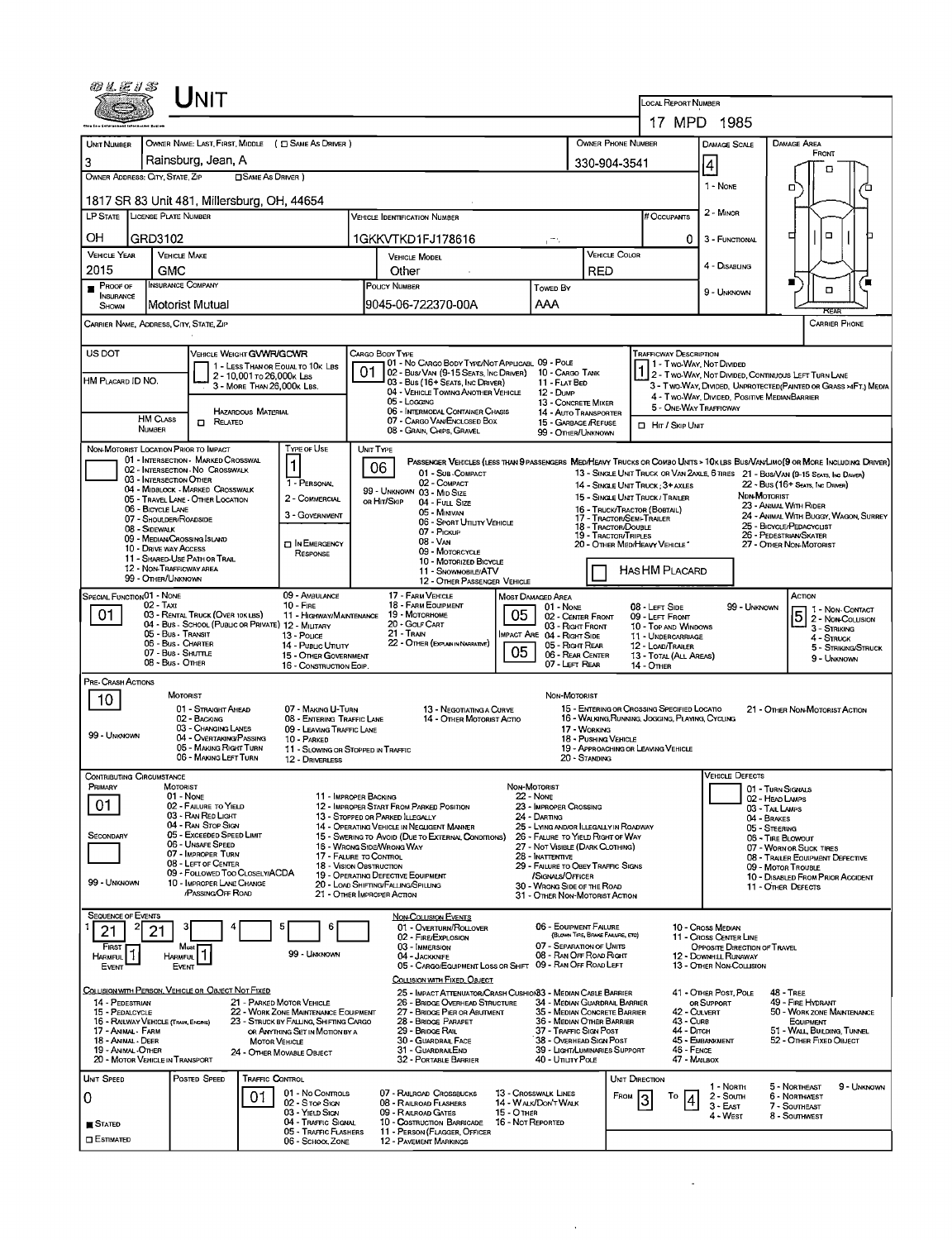| のとだりS                                                                 |                                          | Unit                                                                    |                                                          |                                                                                |                                              |                                                                                                                              |                                                                                                                          |                                                                                    |                                                                                                    |                |                                                                                                 |                                                          |                                                                                                                                                        |  |  |  |
|-----------------------------------------------------------------------|------------------------------------------|-------------------------------------------------------------------------|----------------------------------------------------------|--------------------------------------------------------------------------------|----------------------------------------------|------------------------------------------------------------------------------------------------------------------------------|--------------------------------------------------------------------------------------------------------------------------|------------------------------------------------------------------------------------|----------------------------------------------------------------------------------------------------|----------------|-------------------------------------------------------------------------------------------------|----------------------------------------------------------|--------------------------------------------------------------------------------------------------------------------------------------------------------|--|--|--|
|                                                                       |                                          |                                                                         |                                                          |                                                                                |                                              |                                                                                                                              |                                                                                                                          |                                                                                    |                                                                                                    |                | LOCAL REPORT NUMBER                                                                             |                                                          |                                                                                                                                                        |  |  |  |
|                                                                       |                                          |                                                                         |                                                          |                                                                                |                                              |                                                                                                                              |                                                                                                                          |                                                                                    |                                                                                                    |                |                                                                                                 | 17 MPD 1985                                              |                                                                                                                                                        |  |  |  |
| UNIT NUMBER                                                           | Ray, Rachel, M                           |                                                                         |                                                          | OWNER NAME: LAST, FIRST, MIDDLE ( EL SAME AS DRIVER )                          |                                              |                                                                                                                              |                                                                                                                          |                                                                                    | <b>OWNER PHONE NUMBER</b>                                                                          |                |                                                                                                 | DAMAGE SCALE                                             | <b>DAMAGE AREA</b><br>FRONT                                                                                                                            |  |  |  |
| 4<br>OWNER ADDRESS: CITY, STATE, ZIP                                  |                                          |                                                                         | <b>SAME AS DRIVER</b> )                                  |                                                                                |                                              |                                                                                                                              |                                                                                                                          |                                                                                    | 330-231-8316                                                                                       |                |                                                                                                 | 2                                                        | п                                                                                                                                                      |  |  |  |
| 7330 CR 201, Millersburg, OH, 44654                                   |                                          |                                                                         |                                                          |                                                                                |                                              |                                                                                                                              |                                                                                                                          |                                                                                    |                                                                                                    |                |                                                                                                 | 1 - None                                                 | п                                                                                                                                                      |  |  |  |
| LP STATE LICENSE PLATE NUMBER                                         |                                          |                                                                         |                                                          |                                                                                |                                              | <b>VEHICLE IDENTIFICATION NUMBER</b>                                                                                         |                                                                                                                          |                                                                                    |                                                                                                    |                | # Occupants                                                                                     | 2 - MINOR                                                |                                                                                                                                                        |  |  |  |
| OН                                                                    | EGC6289                                  |                                                                         |                                                          |                                                                                |                                              | 1HGES26794L014582                                                                                                            |                                                                                                                          |                                                                                    |                                                                                                    |                | 0                                                                                               | 3 - FUNCTIONAL                                           | O<br>о<br>п                                                                                                                                            |  |  |  |
| <b>VEHICLE YEAR</b>                                                   | <b>VEHICLE MAKE</b>                      |                                                                         |                                                          |                                                                                | <b>VEHICLE COLOR</b><br><b>VEHICLE MODEL</b> |                                                                                                                              |                                                                                                                          |                                                                                    |                                                                                                    |                |                                                                                                 |                                                          |                                                                                                                                                        |  |  |  |
| 2004                                                                  | Honda                                    |                                                                         |                                                          |                                                                                | Civic EX - CEX<br><b>BLK</b>                 |                                                                                                                              |                                                                                                                          |                                                                                    |                                                                                                    |                | 4 - DISABLING<br>о                                                                              |                                                          |                                                                                                                                                        |  |  |  |
| $P$ Roof of<br><b>NSURANCE</b>                                        | <b>INSURANCE COMPANY</b>                 |                                                                         |                                                          |                                                                                |                                              | POLICY NUMBER<br>Towed By<br>41A-15-45                                                                                       |                                                                                                                          |                                                                                    |                                                                                                    |                |                                                                                                 | 9 - UNKNOWN                                              | $\Box$                                                                                                                                                 |  |  |  |
| Shown                                                                 | Vannoy-Cox                               |                                                                         |                                                          |                                                                                |                                              |                                                                                                                              |                                                                                                                          |                                                                                    |                                                                                                    |                |                                                                                                 |                                                          | RFA                                                                                                                                                    |  |  |  |
| CARRIER NAME, ADDRESS, CITY, STATE, ZIP<br><b>CARRIER PHONE</b>       |                                          |                                                                         |                                                          |                                                                                |                                              |                                                                                                                              |                                                                                                                          |                                                                                    |                                                                                                    |                |                                                                                                 |                                                          |                                                                                                                                                        |  |  |  |
| US DOT                                                                |                                          | VEHICLE WEIGHT GVWR/GCWR                                                |                                                          | 1 - LESS THAN OR EQUAL TO 10K LBS                                              |                                              | CARGO BODY TYPE<br>01 - No CARGO BODY TYPE/NOT APPLICABL 09 - POLE                                                           |                                                                                                                          |                                                                                    |                                                                                                    |                | TRAFFICWAY DESCRIPTION<br>1 - Two-Way, Not Divided                                              |                                                          |                                                                                                                                                        |  |  |  |
| HM PLACARD ID NO.                                                     |                                          |                                                                         | 2 - 10,001 To 26,000 K LBS<br>3 - MORE THAN 26,000K LBS. |                                                                                | 01                                           | 02 - Bus/ Van (9-15 Seats, Inc Driver)<br>03 - Bus (16+ SEATS, INC DRIVER)                                                   |                                                                                                                          | 10 - CARGO TANK<br>11 - FLAT BED                                                   |                                                                                                    |                |                                                                                                 |                                                          | 1 - T WO-WAY, NOT DIVIDED.<br>2 - T WO-WAY, NOT DIVIDED, CONTINUOUS LEFT TURN LANE<br>3 - Two-Way, Divided, Unprotected (Painted or Grass >4FT.) Media |  |  |  |
|                                                                       |                                          |                                                                         |                                                          |                                                                                |                                              | 04 - VEHICLE TOWING ANOTHER VEHICLE<br>05 - Locaing                                                                          |                                                                                                                          | <b>12 - DUMP</b><br>13 - CONCRETE MIXER                                            |                                                                                                    |                | 5 - ONE-WAY TRAFFICWAY                                                                          | 4 - Two-Way, DIVIDED, POSITIVE MEDIANBARRIER             |                                                                                                                                                        |  |  |  |
|                                                                       | <b>HM CLASS</b>                          | RELATED<br>$\Box$                                                       | <b>HAZARDOUS MATERIAL</b>                                |                                                                                |                                              | 06 - INTERMODAL CONTAINER CHASIS<br>07 - CARGO VAN/ENGLOSED BOX                                                              |                                                                                                                          | 14 - AUTO TRANSPORTER<br>15 - GARBAGE / REFUSE                                     |                                                                                                    |                | <b>I HIT / SKIP UNIT</b>                                                                        |                                                          |                                                                                                                                                        |  |  |  |
| NON-MOTORIST LOCATION PRIOR TO IMPACT                                 | NUMBER                                   |                                                                         |                                                          | Type or Use                                                                    |                                              | 08 - GRAIN, CHIPS, GRAVEL<br>UNIT TYPE                                                                                       |                                                                                                                          | 99 - OTHER/UNKNOWN                                                                 |                                                                                                    |                |                                                                                                 |                                                          |                                                                                                                                                        |  |  |  |
|                                                                       |                                          | 01 - INTERSECTION - MARKED CROSSWAL<br>02 - INTERSECTION - NO CROSSWALK |                                                          | 1                                                                              |                                              | 02                                                                                                                           |                                                                                                                          |                                                                                    |                                                                                                    |                |                                                                                                 |                                                          | PASSENGER VEHICLES (LESS THAN 9 PASSENGERS MEDIHEANY TRUCKS OR COMBO UNITS > 10K LBS BUS/VANLIMO(9 OR MORE INCLUDING DRIVER)                           |  |  |  |
|                                                                       | 03 - INTERSECTION OTHER                  | 04 - MIDBLOCK - MARKED CROSSWALK                                        |                                                          | 1 - PERSONAL                                                                   |                                              | 01 - Sub-COMPACT<br>02 - COMPACT                                                                                             |                                                                                                                          |                                                                                    |                                                                                                    |                | 14 - SINGLE UNIT TRUCK: 3+ AXLES                                                                |                                                          | 13 - SINGLE UNIT TRUCK OR VAN 2AXLE, 6 TIRES 21 - BUS/VAN (9-15 SEATS, INC DRIVER)<br>22 - Bus (16+ Seats, Inc Driver)                                 |  |  |  |
|                                                                       | 06 - BICYCLE LANE                        | 05 - Travel LANE - OTHER LOCATION                                       |                                                          | 2 - COMMERCIAL                                                                 |                                              | 99 - UNKNOWN 03 - MID SIZE<br>OR HIT/SKIP<br>04 - FutL Size                                                                  |                                                                                                                          |                                                                                    |                                                                                                    |                | 15 - SINGLE UNIT TRUCK / TRAILER<br>16 - TRUCK/TRACTOR (BOBTAL)                                 |                                                          | NON-MOTORIST<br>23 - ANIMAL WITH RIDER                                                                                                                 |  |  |  |
|                                                                       | 07 - Shoulder/Roadside<br>08 - SIDEWALK  |                                                                         |                                                          | 3 - GOVERNMENT                                                                 |                                              | 05 - MINIVAN<br>06 - Sport Utility Vehicle                                                                                   |                                                                                                                          |                                                                                    | 17 - TRACTOR/SEMI-TRAILER<br>18 - Tractor/Double                                                   |                |                                                                                                 |                                                          | 24 - ANIMAL WITH BUGGY, WAGON, SURREY<br>25 - BICYCLE/PEDACYCLIST                                                                                      |  |  |  |
|                                                                       | 10 - DRIVE WAY ACCESS                    | 09 - MEDIAN CROSSING ISLAND                                             |                                                          | <b>DIN EMERGENCY</b>                                                           |                                              | 08 - VAN<br>09 - MOTORCYCLE                                                                                                  | 07 - PICKUP<br>19 - TRACTOR/TRIPLES<br>26 - PEDESTRIAN/SKATER<br>20 - OTHER MEDIHEAVY VEHICLE<br>27 - OTHER NON-MOTORIST |                                                                                    |                                                                                                    |                |                                                                                                 |                                                          |                                                                                                                                                        |  |  |  |
|                                                                       | 12 - NON-TRAFFICWAY AREA                 | 11 - SHAREO-USE PATH OR TRAIL                                           |                                                          | RESPONSE                                                                       |                                              | 10 - MOTORIZED BICYCLE<br>11 - SNOWMOBILE/ATV                                                                                |                                                                                                                          |                                                                                    |                                                                                                    |                | HASHM PLACARD                                                                                   |                                                          |                                                                                                                                                        |  |  |  |
|                                                                       | 99 - OTHER/UNKNOWN                       |                                                                         |                                                          |                                                                                |                                              | 12 - OTHER PASSENGER VEHICLE                                                                                                 |                                                                                                                          |                                                                                    |                                                                                                    |                |                                                                                                 |                                                          |                                                                                                                                                        |  |  |  |
| SPECIAL FUNCTION 01 - NONE<br>01                                      | 02 - TAXI                                | 03 - RENTAL TRUCK (OVER 10K LBS)                                        |                                                          | 09 - AMBULANCE<br>$10 -$ FIRE<br>11 - HIGHWAY/MAINTENANCE                      |                                              | 17 - FARM VEHICLE<br>18 - FARM EQUIPMENT<br>19 - MOTORHOME                                                                   | 05                                                                                                                       | <b>MOST DAMAGED AREA</b><br>01 - NONE                                              |                                                                                                    |                | 08 - LEFT SIDE<br>09 - LEFT FRONT                                                               | 99 - UNKNOWN                                             | ACTION<br>1 - NON-CONTACT                                                                                                                              |  |  |  |
|                                                                       | 05 - Bus - Transit                       | 04 - Bus - SCHOOL (PUBLIC OR PRIVATE) 12 - MILITARY                     |                                                          | 13 - Pouce                                                                     |                                              | 20 - GOLF CART<br>21 - Train                                                                                                 |                                                                                                                          | 02 - CENTER FRONT<br>03 - RIGHT FRONT<br>IMPACT ARE 04 - RIGHT SIDE                | $ 4 $ 2 - Non-Colusion<br>10 - TOP AND WINDOWS<br>3 - STRIKING<br>11 - UNDERCARRIAGE<br>4 - STRUCK |                |                                                                                                 |                                                          |                                                                                                                                                        |  |  |  |
|                                                                       | 06 - Bus - Charter<br>07 - Bus - SHUTTLE |                                                                         |                                                          | 14 - Public UTILITY<br>15 - Other Government                                   |                                              | 22 - OTHER (EXPLAN IN NARRATIVE)<br>05 - Right Rear<br>12 - LOAD/TRAILER<br>05<br>06 - REAR CENTER<br>13 - TOTAL (ALL AREAS) |                                                                                                                          |                                                                                    |                                                                                                    |                |                                                                                                 | 5 - STRIKING/STRUCK                                      |                                                                                                                                                        |  |  |  |
|                                                                       | 08 - Bus - OTHER                         |                                                                         |                                                          | 16 - CONSTRUCTION EOIP.                                                        |                                              |                                                                                                                              |                                                                                                                          | 07 - LEFT REAR                                                                     |                                                                                                    |                | <b>14 - OTHER</b>                                                                               |                                                          | 9 - UNKNOWN                                                                                                                                            |  |  |  |
| PRE-CRASH ACTIONS                                                     | MOTORIST                                 |                                                                         |                                                          |                                                                                |                                              |                                                                                                                              |                                                                                                                          | Non-Motorist                                                                       |                                                                                                    |                |                                                                                                 |                                                          |                                                                                                                                                        |  |  |  |
| 10                                                                    |                                          | 01 - STRAIGHT AHEAD<br>02 - BACKING                                     |                                                          | 07 - MAKING U-TURN<br>08 - ENTERING TRAFFIC LANE                               |                                              | 13 - NEGOTIATING A CURVE<br>14 - OTHER MOTORIST ACTIO                                                                        |                                                                                                                          |                                                                                    |                                                                                                    |                | 15 - ENTERING OR CROSSING SPECIFIED LOCATIO<br>16 - WALKING, RUNNING, JOGGING, PLAYING, CYCLING |                                                          | 21 - OTHER NON-MOTORIST ACTION                                                                                                                         |  |  |  |
| 99 - UNKNOWN                                                          |                                          | 03 - CHANGING LANES<br>04 - OVERTAKING/PASSING                          |                                                          | 09 - LEAVING TRAFFIC LANE<br>10 - PARKED                                       |                                              |                                                                                                                              |                                                                                                                          |                                                                                    | 17 - WORKING<br>18 - Pushing Vehicle                                                               |                |                                                                                                 |                                                          |                                                                                                                                                        |  |  |  |
|                                                                       |                                          | 05 - MAKING RIGHT TURN<br>06 - MAKING LEFT TURN                         |                                                          | 11 - Slowing or Stopped in Traffic<br>12 - DRIVERLESS                          |                                              |                                                                                                                              |                                                                                                                          |                                                                                    | 20 - STANDING                                                                                      |                | 19 - APPROACHING OR LEAVING VEHICLE                                                             |                                                          |                                                                                                                                                        |  |  |  |
| CONTRIBUTING CIRCUMSTANCE                                             |                                          |                                                                         |                                                          |                                                                                |                                              |                                                                                                                              |                                                                                                                          |                                                                                    |                                                                                                    |                |                                                                                                 | <b>VEHICLE DEFECTS</b>                                   |                                                                                                                                                        |  |  |  |
| PRIMARY                                                               | MOTORIST<br>01 - None                    |                                                                         |                                                          | 11 - IMPROPER BACKING                                                          |                                              |                                                                                                                              | NON-MOTORIST                                                                                                             | <b>22 - NONE</b>                                                                   |                                                                                                    |                |                                                                                                 |                                                          | 01 - TURN SIGNALS<br>02 - HEAD LAMPS                                                                                                                   |  |  |  |
| 01                                                                    |                                          | 02 - FAILURE TO YIELD<br>03 - RAN RED LIGHT                             |                                                          |                                                                                |                                              | 12 - IMPROPER START FROM PARKED POSITION<br>13 - Stopped or PARKED LLEGALLY                                                  |                                                                                                                          | 23 - IMPROPER CROSSING<br>24 - DARTING                                             |                                                                                                    |                |                                                                                                 |                                                          | 03 - TAIL LAMPS<br>04 - BRAKES                                                                                                                         |  |  |  |
| SECONDARY                                                             |                                          | 04 - RAN STOP SIGN<br>05 - Exceeped Speed Limit                         |                                                          |                                                                                |                                              | 14 - OPERATING VEHICLE IN NEGLIGENT MANNER<br>15 - Swering to Avoio (Due to External Conditions)                             |                                                                                                                          | 25 - LYING AND/OR LLEGALLY IN ROADWAY<br>26 - FALURE TO YIELD RIGHT OF WAY         |                                                                                                    |                |                                                                                                 |                                                          | 05 - STEERING<br>06 - TIRE BLOWOUT                                                                                                                     |  |  |  |
|                                                                       |                                          | 06 - UNSAFE SPEED<br>07 - IMPROPER TURN<br>08 - LEFT OF CENTER          |                                                          | 17 - FALURE TO CONTROL                                                         |                                              | 16 - WRONG SIDE WRONG WAY                                                                                                    |                                                                                                                          | 27 - NOT VISIBLE (DARK CLOTHING)<br>28 - INATTENTIVE                               |                                                                                                    |                |                                                                                                 |                                                          | 07 - WORN OR SLICK TIRES<br>08 - TRALER EQUIPMENT DEFECTIVE                                                                                            |  |  |  |
| 99 - UNKNOWN                                                          |                                          | 09 - FOLLOWED TOO CLOSELY/ACDA<br>10 - IMPROPER LANE CHANGE             |                                                          | 18 - Vision OBSTRUCTION                                                        |                                              | 19 - OPERATING DEFECTIVE EQUIPMENT                                                                                           |                                                                                                                          | 29 - FAILURE TO OBEY TRAFFIC SIGNS<br>/SIGNALS/OFFICER                             |                                                                                                    |                |                                                                                                 |                                                          | 09 - MOTOR TROUBLE<br>10 - DISABLED FROM PRIOR ACCIDENT                                                                                                |  |  |  |
|                                                                       |                                          | PASSING/OFF ROAD                                                        |                                                          |                                                                                |                                              | 20 - LOAD SHIFTING/FALLING/SPILLING<br>21 - OTHER IMPROPER ACTION                                                            |                                                                                                                          | 30 - WRONG SIDE OF THE ROAD<br>31 - OTHER NON-MOTORIST ACTION                      |                                                                                                    |                |                                                                                                 |                                                          | 11 - OTHER DEFECTS                                                                                                                                     |  |  |  |
| <b>SEQUENCE OF EVENTS</b><br>2                                        |                                          |                                                                         |                                                          | 5<br>6                                                                         |                                              | <b>NON-COLLISION EVENTS</b><br>01 - OVERTURN/ROLLOVER                                                                        |                                                                                                                          | 06 - EQUIPMENT FAILURE                                                             |                                                                                                    |                |                                                                                                 | 10 - Cross Median                                        |                                                                                                                                                        |  |  |  |
| 21<br>FIRST                                                           |                                          | Most                                                                    |                                                          |                                                                                |                                              | 02 - FIRE/EXPLOSION<br>03 - IMMERSION                                                                                        |                                                                                                                          | 07 - SEPARATION OF UNITS                                                           | (BLOWN TIRE, BRAKE FAILURE, ETC)                                                                   |                |                                                                                                 | 11 - Cross CENTER LINE<br>OPPOSITE DIRECTION OF TRAVEL   |                                                                                                                                                        |  |  |  |
| $\cdot$ 1.<br><b>HARMFUL</b><br>Event                                 | <b>HARMFUL</b><br>EVENT                  |                                                                         |                                                          | 99 - UNKNOWN                                                                   |                                              | 04 - Jackknife<br>05 - CARGO/EQUIPMENT LOSS OR SHIFT 09 - RAN OFF ROAD LEFT                                                  |                                                                                                                          | 08 - RAN OFF ROAD RIGHT                                                            |                                                                                                    |                |                                                                                                 | <b>12 - DOWNHILL RUNAWAY</b><br>13 - OTHER NON-COLLISION |                                                                                                                                                        |  |  |  |
|                                                                       |                                          |                                                                         |                                                          |                                                                                |                                              | COLLISION WITH FIXED, OBJECT                                                                                                 |                                                                                                                          |                                                                                    |                                                                                                    |                |                                                                                                 |                                                          |                                                                                                                                                        |  |  |  |
| COLLISION WITH PERSON, VEHICLE OR OBJECT NOT FIXED<br>14 - PEDESTRIAN |                                          |                                                                         |                                                          | 21 - PARKED MOTOR VEHICLE                                                      |                                              | 25 - Impact Attenuator/Crash Cushion 3 - Median Cable Barrier<br>26 - BRIDGE OVERHEAD STRUCTURE                              |                                                                                                                          | 34 - MEDIAN GUARDRAIL BARRIER                                                      |                                                                                                    |                |                                                                                                 | 41 - OTHER POST, POLE<br>OR SUPPORT                      | <b>48 - TREE</b><br>49 - FIRE HYDRANT                                                                                                                  |  |  |  |
| 15 - PEDALCYCLE<br>16 - RAILWAY VEHICLE (TRAIN, ENGINE)               |                                          |                                                                         |                                                          | 22 - WORK ZONE MAINTENANCE EQUIPMENT<br>23 - STRUCK BY FALLING, SHIFTING CARGO |                                              | 27 - BRIDGE PIER OR ABUTMENT<br>28 - BRIDGE PARAPET                                                                          |                                                                                                                          | 35 - MEDIAN CONCRETE BARRIER<br>36 - MEDIAN OTHER BARRIER                          |                                                                                                    |                | 42 - CULVERT<br>43 - Curs                                                                       |                                                          | 50 - WORK ZONE MAINTENANCE<br>EQUIPMENT                                                                                                                |  |  |  |
| 17 - ANIMAL - FARM<br>18 - Animal - Deer<br>19 - Animal - Other       |                                          |                                                                         | <b>MOTOR VEHICLE</b>                                     | OR ANYTHING SET IN MOTION BY A                                                 |                                              | 29 - Bridge Rail<br>30 - GUARDRAIL FACE<br>31 - GUARDRAILEND                                                                 |                                                                                                                          | 37 - TRAFFIC SIGN POST<br>38 - Overhead Sign Post<br>39 - LIGHT/LUMINARIES SUPPORT |                                                                                                    |                | 44 - Олтон<br>46 - FENCE                                                                        | 45 EMBANKMENT                                            | 51 - WALL, BUILDING, TUNNEL<br>52 - Other Fixed Object                                                                                                 |  |  |  |
| 20 - MOTOR VEHICLE IN TRANSPORT                                       |                                          |                                                                         |                                                          | 24 - OTHER MOVARLE OBJECT                                                      |                                              | 32 - PORTABLE BARRIER                                                                                                        |                                                                                                                          | 40 - UTIUTY POLE                                                                   |                                                                                                    |                | 47 - MAILBOX                                                                                    |                                                          |                                                                                                                                                        |  |  |  |
| UNIT SPEED                                                            |                                          | Posted Speed                                                            | TRAFFIC CONTROL                                          |                                                                                |                                              |                                                                                                                              |                                                                                                                          |                                                                                    |                                                                                                    | UNIT DIRECTION |                                                                                                 | 1 - North                                                | 5 - NORTHEAST<br>9 - UNKNOWN                                                                                                                           |  |  |  |
| 0                                                                     |                                          |                                                                         | 01                                                       | 01 - No CONTROLS<br>02 - S TOP SIGN<br>03 - YIELD SIGN                         |                                              | 07 - RALROAD CROSSBUCKS<br>08 - RAILROAD FLASHERS                                                                            | 15 - О ткев                                                                                                              | <b>13 - CROSSWALK LINES</b><br>14 - WALK/DON'T WALK                                |                                                                                                    | FROM           | То                                                                                              | 2 - South<br>$3 - EAST$                                  | <b>6 - NORTHWEST</b><br>7 - SOUTHEAST                                                                                                                  |  |  |  |
| <b>B</b> Stated                                                       |                                          |                                                                         |                                                          | 04 - TRAFFIC SIGNAL<br>05 - TRAFFIC FLASHERS                                   |                                              | 09 - RAILROAD GATES<br>10 - Costruction Barricade<br>11 - Person (Flagger, Officer                                           | 16 - Not Reported                                                                                                        |                                                                                    |                                                                                                    |                |                                                                                                 | 4 - West                                                 | 8 - SOUTHWEST                                                                                                                                          |  |  |  |
| <b>O</b> Estimated                                                    |                                          |                                                                         |                                                          | 06 - SCHOOL ZONE                                                               |                                              | <b>12 - PAVEMENT MARKINGS</b>                                                                                                |                                                                                                                          |                                                                                    |                                                                                                    |                |                                                                                                 |                                                          |                                                                                                                                                        |  |  |  |

 $\sim 10^6$